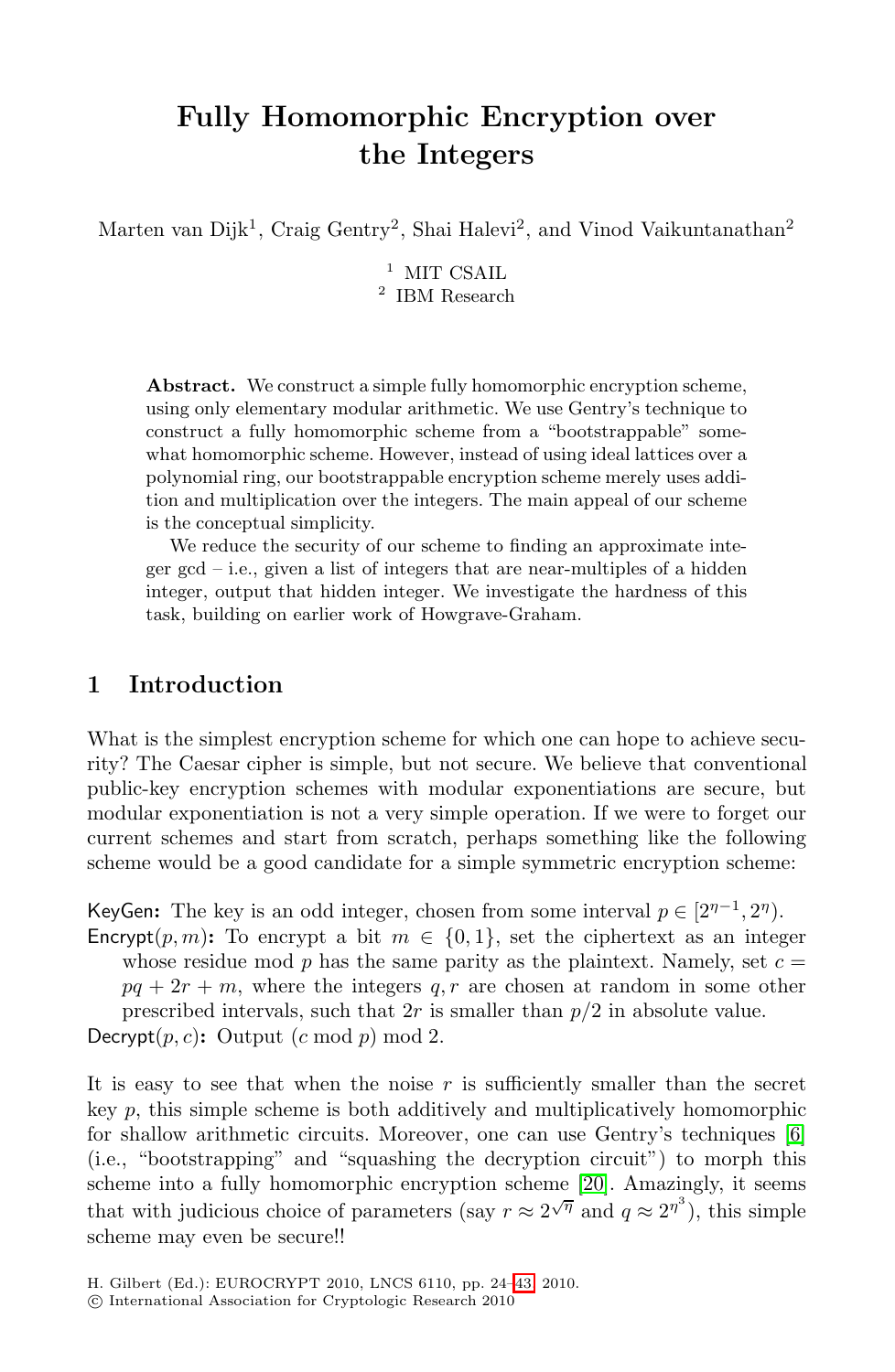So far we only [de](#page-19-3)scribed a symmetric scheme, but turning it into a public key scheme is easy: The public key consists of many "encryptions of zero", namely integers  $x_i = q_i \cdot p + 2r_i$  where  $q_i, r_i$  are chosen from the same prescribed intervals as above. Then to encrypt a bit m, the ciphertext is essentially set as  $m$  plus a subset sum of the  $x_i$ 's.

We reduce the security of this scheme to approximate integer gcd – roughly, that it is hard to recover p from the  $x_i$ 's. This problem, for the case of two  $x_i$ 's, was analyzed by Howgrave-Graham [9]. Our parameters – in particular, the large size of the  $q_i$ 's – are designed to avoid a generalized version of his attack (as well as other attack avenues, such as solving the associated simultaneous Diophantine approximation problem).

We comment that our scheme is similar to Regev's first encryption scheme [19]. In fact, a slight variation of Regev's scheme can be described by exactly the same formula as ours,  $Enc(m, p) = qp + 2r + m$ . The main difference between the schemes is that in order to get the homomorphic properties, our choice of parameters is much more aggressive than his. Another difference is that the secret key  $p$  in our scheme is an integer, whereas in Regev's scheme the secret key is chosen as an integral fraction of the domain size (i.e.,  $p = N/h$  for some integer h). Unfortunately, Regev's worst-to-average-case security reductions from [19] do not seem to apply to our scheme.

# **2 Preliminaries**

Below we usually denote parameters by Greek letters (e.g.,  $\eta$ ,  $\gamma$ ,  $\tau$ , etc.), with  $\lambda$ always denoting the security parameter. Real numbers and integers are denoted by lowercase English letters  $(p, q, x, y, \text{etc.})$ . All logarithms in the text are base-2 unless stated otherwise.

For a real number z, we denote by [z],  $|z|$ ,  $|z|$  the rounding of a up, down, or to the nearest integer. Namely, these are the unique integers in the half open intervals  $[z, z+1), (z-1, z],$  and  $(z-\frac{1}{2}, z+\frac{1}{2}],$  respectively.

For a real number z and an integer p, we use  $q_p(z)$  and  $r_p(z)$  to denote the quotient and remainder of z with respect to p, namely  $q_p(z) \stackrel{\text{def}}{=} |z/p|$  and  $r_p(z) \stackrel{\text{def}}{=} z - q_p(z) \cdot p$ . (Note that  $r_p(z) \in (-p/2, p/2]$ .) We also denote the remainder by  $[z]_p$  or  $(z \mod p)$ , [we](#page-19-4) use these three notations interchangeably throughout the paper.

A family  $H$  of hash functions from  $X$  to  $Y$ , both finite sets, is said to be 2-universal if for all distinct  $x, x' \in X$ ,  $Pr_{h \in \mathcal{H}}[h(x) = h(x')] = 1/|Y|$ . A distribution  $D$  is a uniform if its statistical distance from the uniform distribution is bution  $D$  is  $\epsilon$ -uniform if its statistical distance from the uniform distribution is at most  $\epsilon$ , where the statistical difference between two distributions  $D_1, D_2$  over a finite domain X is  $\frac{1}{2} \sum_{x \in X} |D_1(x) - D_2(x)|$ .

**Lemma 1 (Simplified Leftover Hash Lemma [8]).** Let  $H$  be a family of 2-universal hash functions from X to Y. Suppose that  $h \stackrel{R}{\leftarrow} \mathcal{H}$  and  $x \stackrel{R}{\leftarrow} X$  are *chosen uniformly and independently. Then,*  $(h, h(x))$  *is*  $\frac{1}{2}\sqrt{|Y|/|X|}$ *-uniform over*  $\mathcal{H} \times Y$ .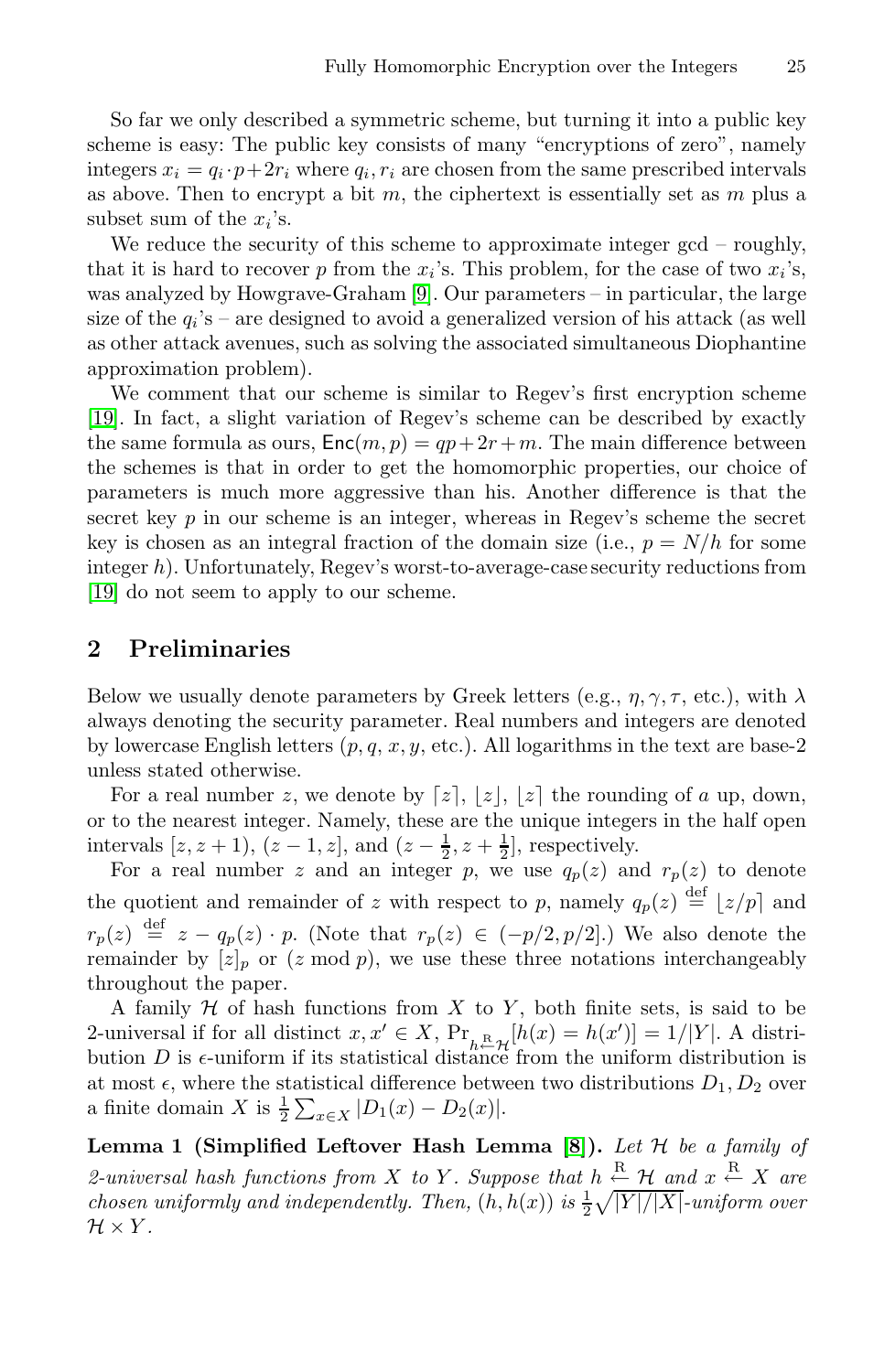## **2.1 Homomorphic Encryption**

Our definitions are adapted from Gentry [6]. Below we only consider encryption schemes that are homomorphic with respect to boolean circuits consisting of gates for addition and multiplication mod 2. (Considering only bit operations also means that the plaintext space of the encryption schemes that we consider is limited to {0, 1}.) See the works of Ishai and Paskin [10] for a more general definitional treatment of homomorphic encryption with respect to other forms of "programs."

A homomorphic public key encryption scheme  $\mathcal E$  has four algorithms: the usual KeyGen, Encrypt, and Decrypt, and an additional algorithm Evaluate. The algorithm Evaluate takes as input a public key pk, a circuit  $C$ , a tuple of ciphertexts  $c = \langle c_1, \ldots, c_t \rangle$  (one for every input bit of C), and outputs another ciphertext c.

**Definition 1 (Correct Homomo[rp](#page-2-0)hic Decryption).** The scheme  $\mathcal{E}$  = (KeyGen, Encrypt, Decrypt, Evaluate) *is* correct *for a given* t*-input circuit* C *if, for*  $any \ key\text{-}pair \ (\text{sk}, \text{pk}) \ output \ by \ \mathsf{KeyGen}(\lambda), \ any \ t \ plaintext \ bits \ m_1, \ldots, m_t, \ and \ any$  $ciphertexts$   $c = \langle c_1, \ldots, c_t \rangle$  with  $c_i \leftarrow \text{Encrypt}_{\mathcal{E}}(\text{pk}, m_i)$ *, it is the case that:* 

Decrypt (sk, Evaluate(pk,  $C, c$ )) =  $C(m_1, \ldots, m_t)$ 

**Definition 2 (Homomorphic Encryption).** *The scheme*  $\mathcal{E} =$  (KeyGen, Encrypt, Decrypt, Evaluate) *is homomorphic for a class* C *of circuits*<sup>1</sup> *if it is correct for all circuits*  $C \in \mathcal{C}$ .  $\mathcal{E}$  *is* fully homomorphic *if it is correct for all boolean circuits.* 

The semantic security of a homomorphic encryption scheme is defined in the usual way [7], without reference to the Evaluate algorithm. (Indeed Evaluate is a public algorithm with no secrets.)

It is clear that as defined above, fully homomorphic encryption can be trivially reali[zed](#page-19-6) from any secure encryption scheme, by an algorithm Evaluate that simply attaches a description of [th](#page-19-8)e circuit  $C$  [to](#page-19-7) the ciphertext tuple, and a Decrypt procedure that first decrypts all the ciphertexts and then evaluates C on the corresponding plaintext bits. Two properties of homomorphic encryption that rule out this trivial solution are *circuit-privacy* and *compactness*.

Circuit privacy roughly means that the ciphertext generated by Evaluate does not reveal anything about the circuit that it evaluates beyond the output value of that circuit, even for someone who knows the secret key. We discuss circuit privacy in the full version [21]. It is folklore that circuit-private fully-homomorphic encryption can be realized using Yao's "garbled circuits" [22,15] and a two-flow oblivious transfer protocol. (This construction is similar to the trivial solution from above, essentially it replaces the plaintext circuit with a garbled circuit.) Hence the "real challenge" in constructing fully homomorphic encryption comes from the compactness property, which essentially means that the size of the ciphertext that Evaluate generates does not depend on the size of the circuit C.

<span id="page-2-0"></span>**Definition 3 (Compact Homomorphic Encryption).** The scheme  $\mathcal{E}$  = (KeyGen, Encrypt, Decrypt, Evaluate) *is* compact *if there exists a fixed polynomial*

<sup>&</sup>lt;sup>1</sup> Formally,  $\overline{\mathcal{C}}$  is an ensemble, parametrized by the security parameter.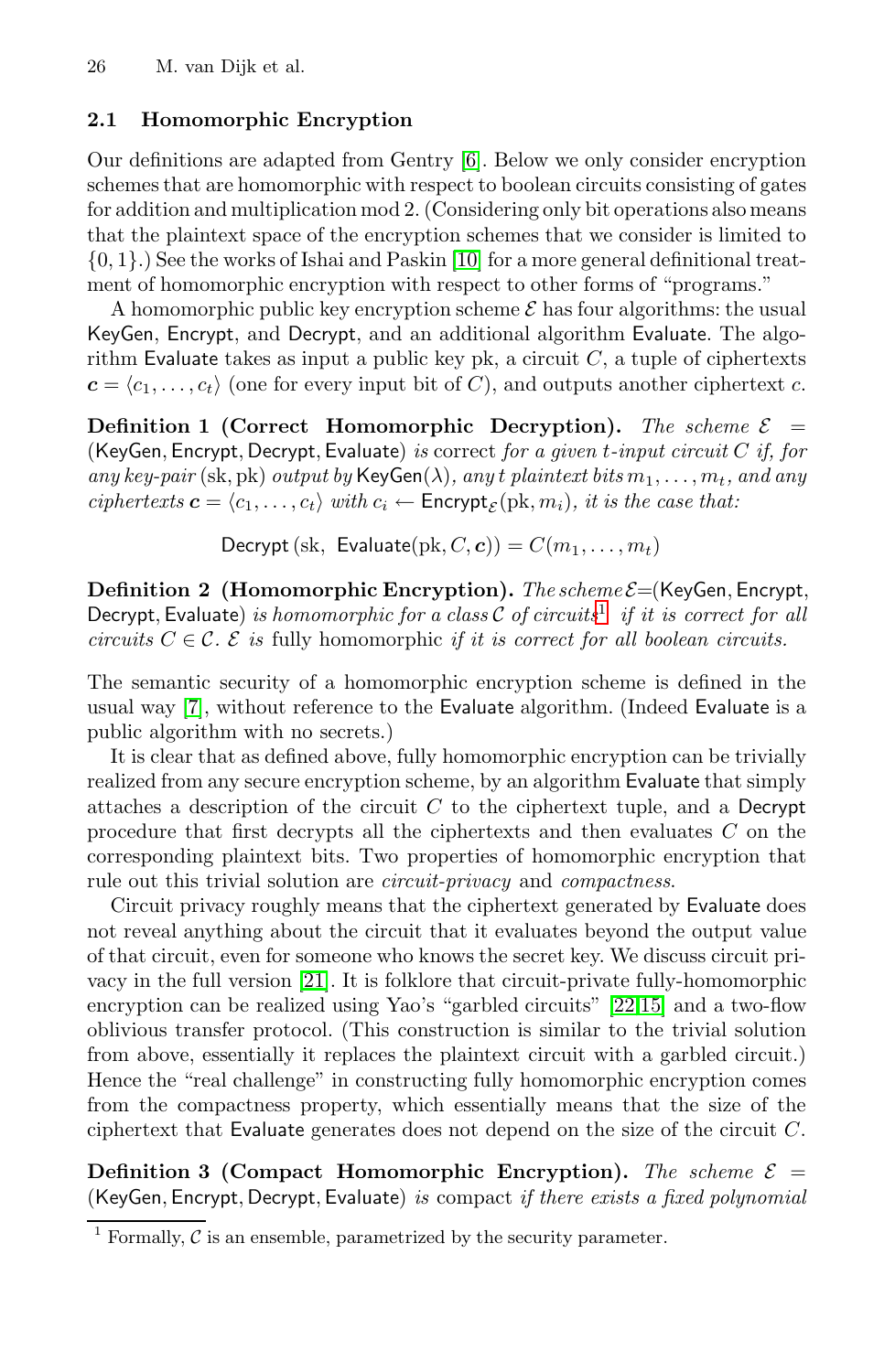<span id="page-3-1"></span>*[bo](#page-19-0)und*  $b(\lambda)$  *so that for any key-pair* (sk, pk) *output by* KeyGen( $\lambda$ )*, any circuit* C *and any sequence of ciphertext*  $\boldsymbol{c} = \langle c_1, \ldots, c_t \rangle$  that was generated with respect *to* pk, the size of the ciphertext Evaluate(pk, C, c) is not more than  $b(\lambda)$  bits *(independently of the size of* C*).*

### **2.2 Bootstrappable Encryption**

Following Gentry [6], we construct homomorphic encryption for circuits of any depth from one that is capable of evaluating just a little more than its own decryption circuit.

**Definition 4 (Augmented Decryption Circuits).** *Let*  $\mathcal{E} =$  (KeyGen, Encrypt, Decrypt, Evaluate) *be an encryption scheme, where decryption is implemented by a circuit that depends only on the security parameter.*<sup>2</sup>

*For a given value of the security parameter* λ*, the set of augmented decryption circuits consists of two circuits, both take as input a secret key and two ciphertexts: One circuit decrypts both ciphertexts and adds the resulting plaintext bits mod 2, the other decrypts both ciphertexts and multiplies the resulting plaintext bits mod 2. We denote this set by*  $D_{\mathcal{E}}(\lambda)$ *.* 

**Definition 5 (Bootstrappable Encryption).** *Let*  $\mathcal{E} =$  (KeyGen, Encrypt, Decrypt, Evaluate) *be a homomorphic encryption scheme, and for every value of the security parameter*  $\lambda$  *let*  $\mathcal{C}_{\mathcal{E}}(\lambda)$  *be a set of circuits with respect to which*  $\mathcal{E}$ *is correct. We say that*  $\mathcal{E}$  *is* bootstrappable *if*  $D_{\mathcal{E}}(\lambda) \subseteq C_{\mathcal{E}}(\lambda)$  *holds for every*  $\lambda$ *.* 

**Theorem 1 ([6]).** *There is an (efficient, explicit) transformation that given a description of a bootstrappable scheme*  $\mathcal E$  *and a parameter*  $d = d(\lambda)$ *, outputs a description of another encryption scheme*  $\mathcal{E}^{(d)}$  *such that:* 

- *1.*  $\mathcal{E}^{(d)}$  *is compact (in particular the Decrypt circuit in*  $\mathcal{E}^{(d)}$  *is identical to that in*  $\mathcal{E}$ *)*, and
- 2.  $\mathcal{E}^{(d)}$  *is homomorphic for all circuits of depth up to d.*

<span id="page-3-0"></span>*Moreover,*  $\mathcal{E}^{(d)}$  *is semantically secure if*  $\mathcal{E}$  *is: Any attack with advantage*  $\varepsilon$  *against*  $\mathcal{E}^{(d)}$  can be converted into an attack with similar complexity against  $\mathcal E$  with ad*vantage at least*  $\epsilon / \ell d$ , where  $\ell$  *is the length of the secret key in*  $\mathcal{E}$ .

We also note that if the bootstrappable scheme  $\mathcal E$  is "circular secure" then it can be converted into a single compact fully-homomorphic encryption scheme  $\mathcal{E}'$ . See [6] for details.

## **3 A Somewhat Homomorphic Encryption Scheme**

*Parameters.* The construction below has many parameters, controlling the number of integers in the public key and the bit-length of the various integers.

<sup>&</sup>lt;sup>2</sup> This in particular means that for a fixed value of the security parameter, the size of the secret key is always the same, and similarly all the ciphertexts that can be decrypted have the same size.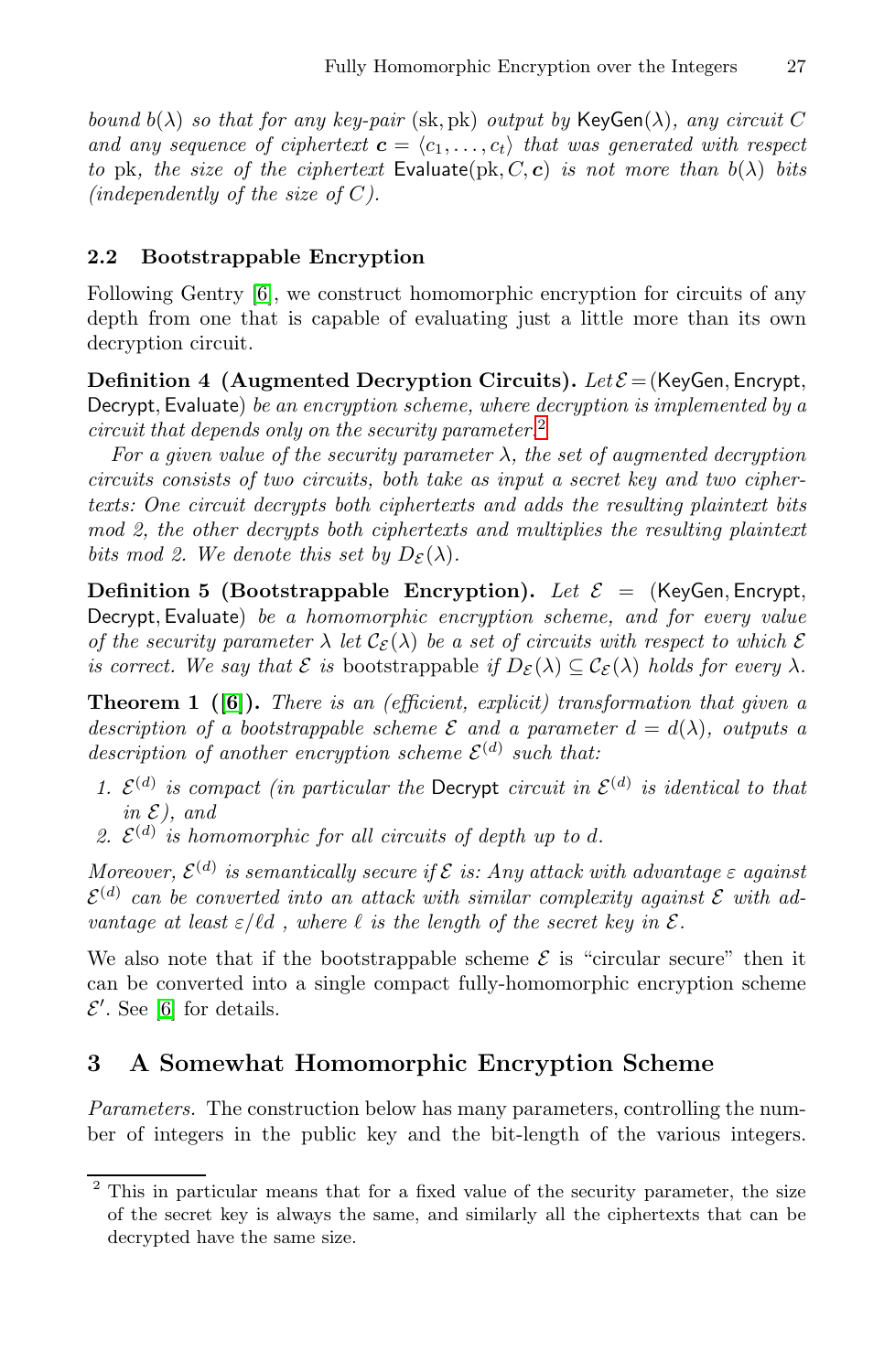Specifically, we use the following four parameters (all polynomial in the security parameter  $\lambda$ :

- $\gamma$  is the bit-length of the integers in the public key,
- $\eta$  is [the](#page-5-0) bit-length of the secret key (which is the hid[den](#page-15-0) approximate-gcd of all the public-key integers),
- $\rho$  is the bit-length of the noise (i.e., the distance between the public key elements and the nea[res](#page-11-0)t multiples of the secret key), and
- $\tau$  is the number of integers in the public key.

These parameters must be set under the following constraints:

- $-\rho = \omega(\log \lambda)$ , to protect against brute-force attacks on the noise;
- $-\eta \geq \rho \cdot \Theta(\lambda \log^2 \lambda)$ , in order to support homomorphism for deep enough circuits to evaluate the "squashed decryption circuit" (cf. Sections 3.2 and 6.2);
- $-\gamma = \omega(\eta^2 \log \lambda)$ , to thwart various lattice-based attacks on the underlying approximate-gcd problem (cf. Section 5);
- $-\tau \geq \gamma + \omega(\log \lambda)$ , in order to use the leftover hash lemma in the reduction to approximate gcd.

We also use a secondary noise parameter  $\rho' = \rho + \omega(\log \lambda)$ . A convenient parameter set to keep in mind is  $\rho = \lambda$ ,  $\rho' = 2\lambda$ ,  $\eta = \tilde{O}(\lambda^2)$ ,  $\gamma = \tilde{O}(\lambda^5)$  and  $\tau = \gamma + \lambda$ . (This setting results in a scheme with complexity  $\widetilde{O}(\lambda^{10})$ .)

For a specific  $(\eta$ -bit) odd positive integer p, we use the following distribution over  $\gamma$ -bit integers:

$$
\mathcal{D}_{\gamma,\rho}(p)=\left\{\text{choose }q\stackrel{\$}{\leftarrow}\mathbb{Z}\cap[0,\ 2^{\gamma}/p),\ r\stackrel{\$}{\leftarrow}\mathbb{Z}\cap(-2^{\rho},\ 2^{\rho})\ :\ \text{output}\ x=pq+r\right\}
$$

This distribution is clearly efficiently sampleable.

#### **3.1 The Construction**

- KeyGen( $\lambda$ ). The secret key is an odd  $\eta$ -bit integer:  $p \stackrel{\$}{\leftarrow} (2\mathbb{Z} + 1) \cap [2^{\eta-1}, 2^{\eta})$ .
- For the public key, sample  $x_i \stackrel{\$}{\leftarrow} \mathcal{D}_{\gamma,\rho}(p)$  for  $i = 0, \ldots, \tau$ . Relabel so that  $x_0$ is the largest. Restart unless  $x_0$  is odd and  $r_p(x_0)$  is even. The public key is  $pk = \langle x_0, x_1, \ldots, x_{\tau} \rangle.$
- **Encrypt(pk**,  $m \in \{0, 1\}$ ). Choose a random subset  $S \subseteq \{1, 2, ..., \tau\}$  and a random integer r in  $(-2^{\rho'}, 2^{\rho'})$ , and output  $c \leftarrow [m+2r+2\sum_{i \in S} x_i]_{x_0}$ .
- Evaluate( $\mathbf{pk}, C, c_1, \ldots, c_t$ ). Given the (binary) circuit  $\mathcal{C}_{\mathcal{E}}$  with t inputs, and t ciphertexts  $c_i$ , apply the (integer) addition and multiplication gates of  $\mathcal{C}_{\mathcal{E}}$  to the ciphertexts, performing all the operations over the integers, and return the resulting integer.

Decrypt(sk, c). Output  $m' \leftarrow (c \mod p) \mod 2$ .

*Remark 1.* Recall that  $(c \mod p) = c - p \cdot \lfloor c/p \rfloor$ , and as p is odd we can instead decrypt using the formula  $m' \leftarrow [c - \lfloor c/p \rfloor]_2 = (c \mod 2) \oplus (\lfloor c/p \rfloor \mod 2).$ 

*Remark 2.* Originally, we described encryption as adding m to a random subset sum of "encryptions of zero". Indeed, the scheme can viewed this way. Let  $w_i =$  $[2x_i]_{x_0}$  for  $i = 1, \ldots, \tau$ . Each  $w_i$ , and also  $x_0$ , is essentially an encryption of zero; its noise is even. Moreover,  $c = m + 2r + \sum_{i \in S} w_i - k \cdot x_0$  for some integer k.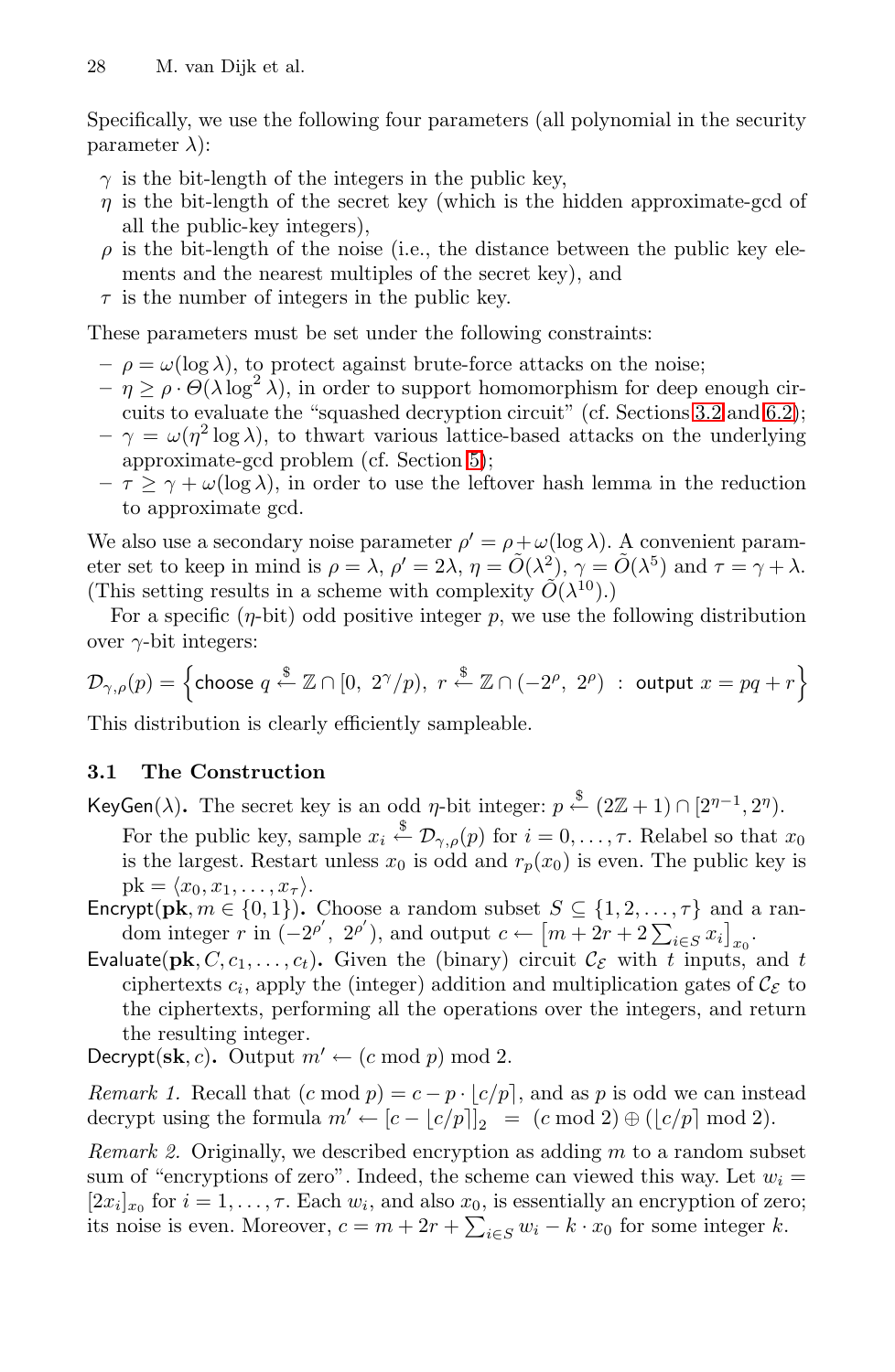## <span id="page-5-0"></span>**3.2 Correctness**

*Permitted Circuits and Polynomials.* For a mod-2 arithmetic circuit (composed of mod-2 Add and Mult gates), we consider its generalization to the integers, i.e., the same circuits with the Add and Mult gates applied to integers rather than to bits. Similar to Gentry [6], we define a *permitted circuit* as one where for any  $\alpha \geq 1$  and any set of integer inputs all less than  $2^{\alpha(\rho'+2)}$  in absolute value, it holds that the generalized circuit's output has [ab](#page-13-0)solute value at most  $2^{\alpha(\eta-4)}$ . Let  $\mathcal{C}_{\mathcal{E}}$  denote the set of permitted circuits. Clearly, we have:

**Lemma 2.** The scheme from above is correct for  $\mathcal{C}_{\mathcal{E}}$ .

*Remark 3.* Since "fresh" ciphertexts output by **Encrypt** have noise at most  $2^{p'+2}$ , the ciphertext output by Evaluate applied to a permitted circuit has noise at most  $2^{\eta-4} < p/8$ . The bound  $2^{\eta-2} < p/2$  would suffice for correct decryption. But we will later use the fact that the noise remains below  $p/8$  in Section 6 to perform the decryption operation using a very shallow arithmetic circuit.

<span id="page-5-3"></span>The definition of the set  $\mathcal{C}_{\mathcal{E}}$  from above is rather indirect. In particular this definition does not give a good picture of what  $\mathcal{C}_{\mathcal{E}}$  "looks like". By the triangle inequality, a k-fan-in Add gate clearly increases the magnitude of the integers by at most a factor of k. However, a 2-fan-in Mult gate may *square* the magnitude of the integers – i.e., double their bit-lengths. So, clearly, the main bottleneck is the *multiplicative depth* of the circuit, or the *degree* of the multivariate polynomial computed by the circuit. We have the following lemma.

<span id="page-5-1"></span>**Lemma 3.** Let C be a boolean circuit with t inputs, and let  $C^{\dagger}$  be the associated *integer circuit (where boolean gates are replaced with integer operations). Let*  $f(x_1, \ldots, x_t)$  *be the multivariate polynomial computed by*  $C^{\dagger}$ *; let d be its degree.*  $I\!f | f | \cdot (2^{p'+2})^d \leq 2^{n-4}$  $I\!f | f | \cdot (2^{p'+2})^d \leq 2^{n-4}$  $I\!f | f | \cdot (2^{p'+2})^d \leq 2^{n-4}$  *(where*  $|f|$  *is the*  $l_1$  *norm of the coefficient vector of*  $f$ *) then*  $C \in \mathcal{C}_{\mathcal{E}}$ .

<span id="page-5-2"></span>In particular,  $\mathcal E$  can handle f as long as

$$
d \leq \frac{\eta - 4 - \log|\mathbf{f}|}{\rho' + 2} \tag{1}
$$

Below we refer to polynomials that satisfy Equation (1) as *permitted polynomials* and we denote by  $\mathcal{P}_{\mathcal{E}}$  the set of permitted polynomials and by  $C(\mathcal{P}_{\mathcal{E}})$  the set of circuits that compute them. The discussion above implies that  $C(\mathcal{P}_{\mathcal{E}}) \subseteq \mathcal{C}_{\mathcal{E}}$ .

*Remark 4.* For our purposes, we consider settings where  $log|f|$  is small in relation to  $\eta$ ,  $\rho' = \omega(\log \lambda)$  and  $t, \tau \leq \lambda^{\beta}$ , and we need to support polynomials of degree up to  $\alpha\lambda \log^2 \lambda$  (for some constants  $\alpha, \beta$ ). Plugging these expressions in Equation (1), it is sufficient to set  $\eta = \rho' \cdot \Theta(\lambda \log^2 \lambda)$ .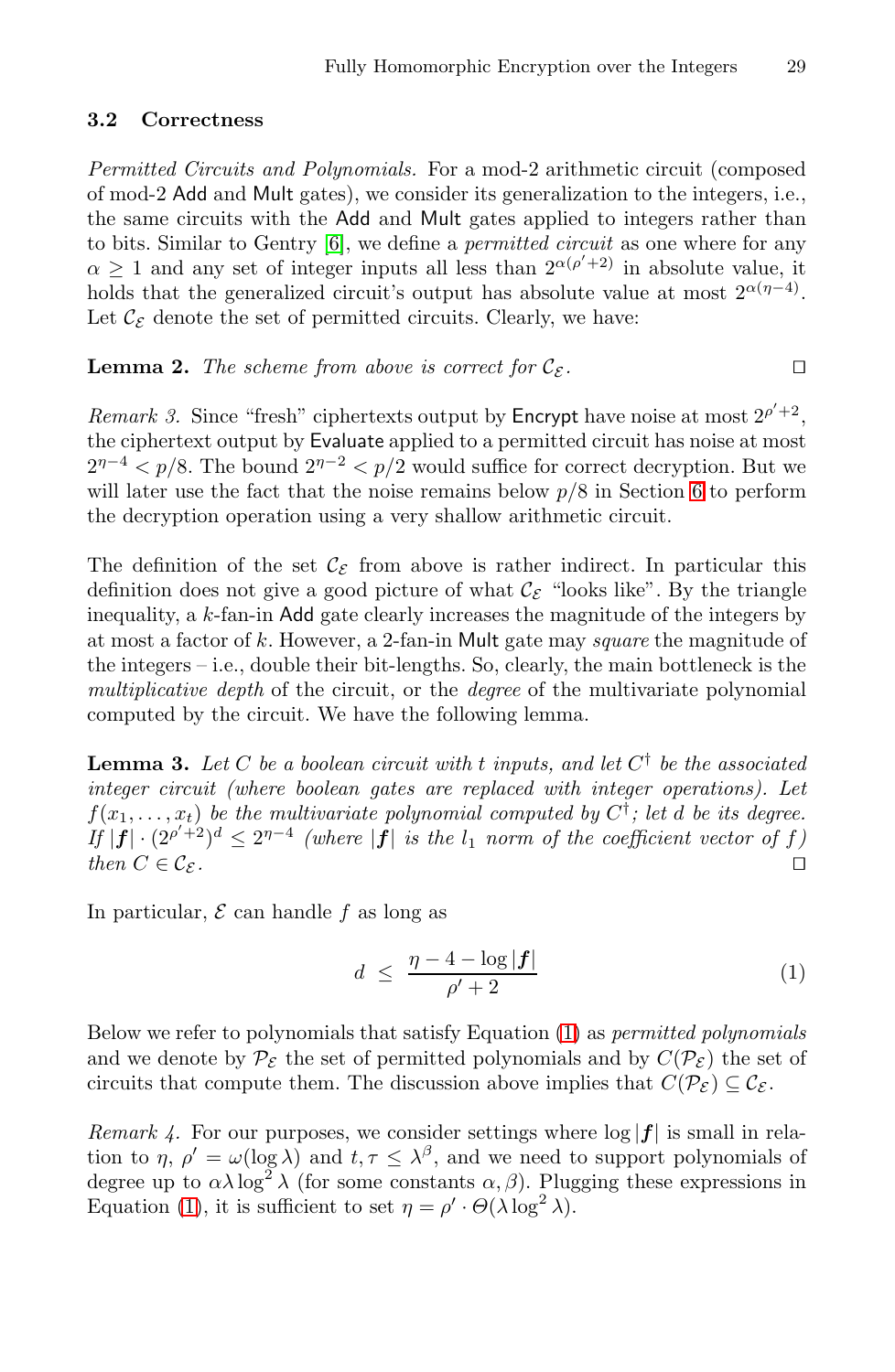## **3.3 Optimizations**

**Modular-reduction during Evaluate.** Note that while Encrypt reduces the ciphertext modulo the public key element  $x_0$ , we cannot do the same in Evaluate. The reason is that after just one multiplication the ciphertext becomes much larger than  $x_0$ , so modular reduction will include a large multiple of  $x_0$  hence introducing intolerable error.

To reduce the ciphertext size during Evaluate, we can add to the public key more elements of the form  $x_i' = q_i'p + 2r_i'$  where the  $r_i'$ 's are chosen as usual from the interval  $(-2^{\rho}, 2^{\rho})$  but the  $q_i$ 's are chosen much larger than for the other public key elements. Specifically, for  $i = 0, \ldots, \gamma$ , we set:

$$
q'_i \stackrel{\$}{\leftarrow} \mathbb{Z} \cap [2^{\gamma+i-1}/p, 2^{\gamma+i}/p), \quad r'_i \stackrel{\$}{\leftarrow} \mathbb{Z} \cap (-2^{\rho}, 2^{\rho}), \quad x'_i \leftarrow 2(q'_i \cdot p + r'_i),
$$

thus getting  $x'_i \in [2^{\gamma+i}, 2^{\gamma+i+1}]$ . During Evaluate, every time we have a cipherte[x](#page-13-1)t that grows beyond 2<sup>γ</sup>, we reduce it first modulo  $x'_{\gamma}$ , then modulo  $x'_{\gamma-1}$ , and so on all the way down to  $x'_0$ , at which point we again have a ciphertext of bit-length no more than  $\gamma$ .

Recall that a single operation at most doubles the bit-length of the ciphertext. Hence [a](#page-7-0)fter any one operation [th](#page-6-0)e ciphertext cannot be larger than  $2x'_{\gamma}$ , and therefore the sequence of modular reductions involves only small multiples of the  $x_i$ 's, which means that it only adds a small amount of noise. (We note that in addition to smaller ciphertexts, this optimization also reduces the public key size when we use the "decryption squashing" technique as described in Section 6.1.)

It is not clear to what extent adding these larger integers to the public key influences the security of the scheme. It does change the specifics of the approximate-GCD assumption that we need to make, but the same decision-tosearch reduction from Section 4 still goes through.<sup>3</sup> Also, we note that having integers with these very large quotients does not seem to help in any of the attacks on approximate-GCD that we considered.

*Remark 5.* Note that when using the original scheme without the optimization, homomorphic evaluation of different circuits that compute the same polynomial would result in the ex[act s](#page-15-0)ame output ciphertext (i.e., the polynomial applied to the input ciphertexts over the integers). This is no longer true when using the size-reduction optimization, because of the additional modular reduction steps. For example, evaluating the circuit " $x_1(x_2 + x_3)$ " is likely to yield a different ciphertext than the circuit " $x_1x_2 + x_1x_3$ ."

<span id="page-6-0"></span>In principle, it is plausible that evaluating one circuit would yield a ciphertext with small enough noise to be decrypted, while evaluating another circuit for the same polynomial will produce a ciphertext with too much noise. Adapting the "bootstrappability analysis" from Section 6.2 to the optimized scheme, one would have to take into account not only the degree of the polynomial implementing the decryption process but also the particular circuit that implements this polynomial. It should not be hard to argue that the circuit in Section 6.2 does not introduce too much noise, but the analysis is quite tedious and is omitted here.

<sup>&</sup>lt;sup>3</sup> Allowing this reduction to go through is the reason that the  $x_i$ 's are set as even integers.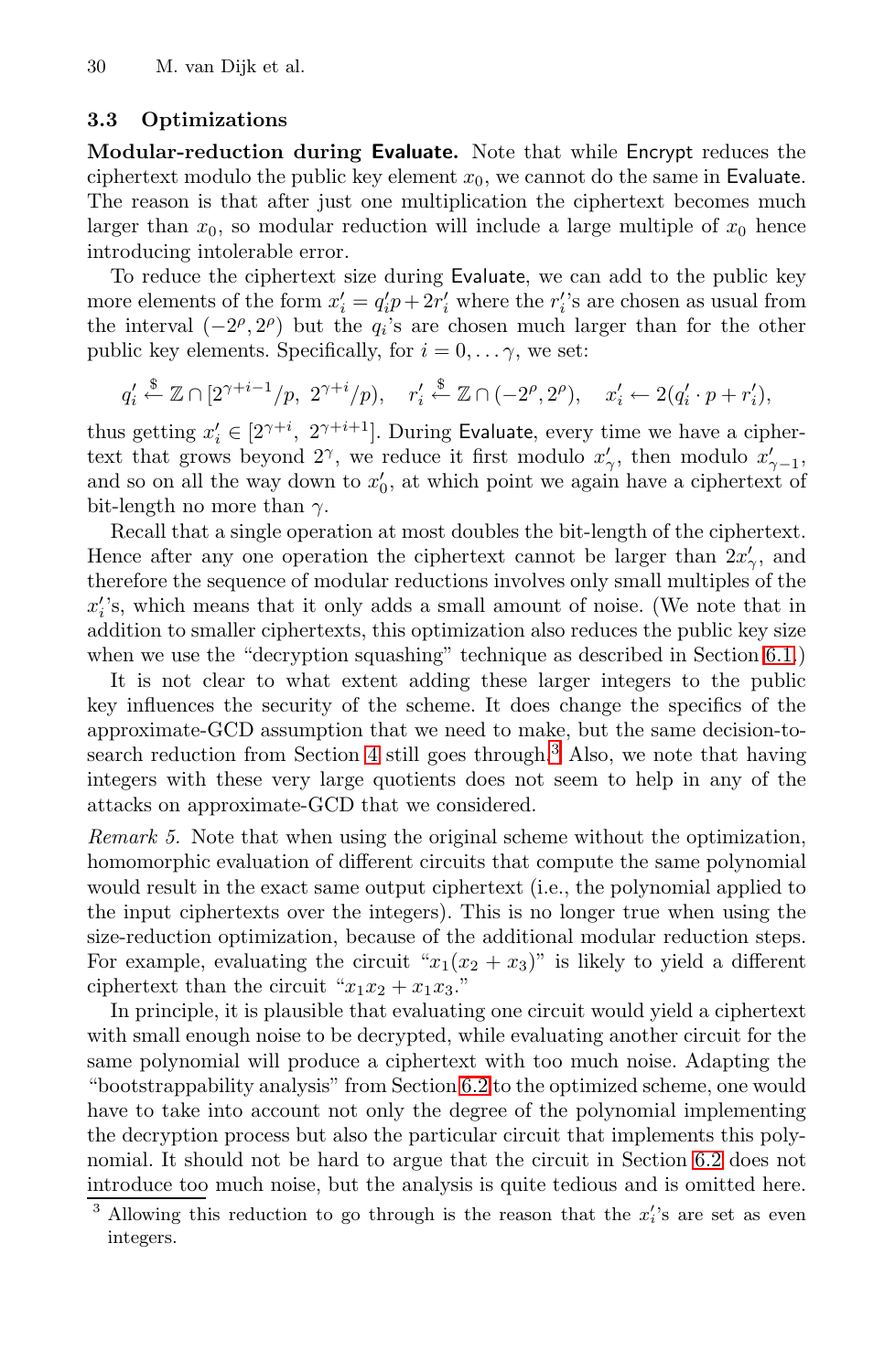**Ciphertext compression.** Even though the optimization from above keeps evaluated ciphertexts at the same length as original ciphertexts, the size of these ciphertexts is still very large –  $\theta(\lambda^5)$  bits un[der](#page-19-9) our suggested parameters. We next show how to "compress", or post-process the ciphertexts, down to (asymptotically) the size of an RSA modulus, reducing the communication complexity of our scheme dramatically.

The price of this optimization, however, is that we cannot evaluate anything on these compressed ciphertexts. Hence we can only use this compression technique on the final output ciphertexts, after all applications of the Evaluate algorithm have been completed. (This technique also introduces another hardness assumption, similar to the  $\phi$ -hiding assumption of Cachin et al. [3].)

Roughly, we supplement the public key with the description of a group G and an element  $g \in G$  whose order is a multiple of the secret key p. Then, given the ciphertext c from our scheme, the compressed ciphertext is simply  $c^* \leftarrow g^c$ . Note that  $DL_q(c^*) = c \pmod{p}$ , [s](#page-7-1)o decrypting is done by first computing  $y \leftarrow DL_q(c^*) \mod p$ , and then  $m \leftarrow y \mod 2$ . Correctness follows immediately from the correctness of the original scheme.

<span id="page-7-0"></span>To implement this idea, we need to choose the secret key  $p$  as a smooth number so that we can compute  $(DL_q(c^*))$  mod p) on decryption. It seems sufficient to choose the secret key as a product of random distinct  $\lambda^2/\log \lambda$  small primes (say, all smaller than  $\lambda^3$ ). Also, we need to ensure that publishing  $G, g$  does not violate the security of the scheme. This can be accomplished by publishing an RSA modulus N such that  $p\phi(N)$  (and log N sufficiently larger than  $4\log p$ ),<sup>4</sup> along with a random element  $g \in_R Z_N^*$ , relying on a variant of the  $\phi$ -hiding assumption [3]. Namely, we assume that given t[wo](#page-3-0) smooth numbers  $p_1, p_2$  as above and given N such that one of the  $p_i$ 's divides  $\phi(N)$ , it is hard to determine which of the two  $p_i$ 's divides  $\phi(N)$ . In the full version we describe this optimization in more details, and provide a proof of security for it under this  $\phi$ -hiding variant.

## **4 Security of the So[m](#page-18-0)ewhat Homomorphic Scheme**

We reduce the s[ecu](#page-18-0)rity of the scheme from Section 3 to the hardness of the approximate-gcd problem. Namely, given a set of integers  $x_0, x_1, \ldots, x_{\tau}$ , all randomly chosen close to multiples of a large integer  $p$ , find this "common near divisor" p.

<span id="page-7-1"></span>On a high level, our reduction resembles classical hard-core-bit proofs in factoring-based cryptography (e.g., Alexi et al. [1]): Fixing a randomly-chosen public key, we roughly show that an adversary who can predict the encrypted bit in a random ciphertext under this public key can be used to find the secret key (for this fixed public key). As in [1], we describe a random-self-reduction and accuracy-amplification step that uses the promised adversary to get a reliable oracle for the least-significant bit, and then a binary-GCD algorithm that uses that reliable oracle to find p.

The condition  $\log N > 4 \log p$  is needed, since otherwise we can use Coppersmith's method [4] to break the corresponding  $\phi$ -hiding assumption.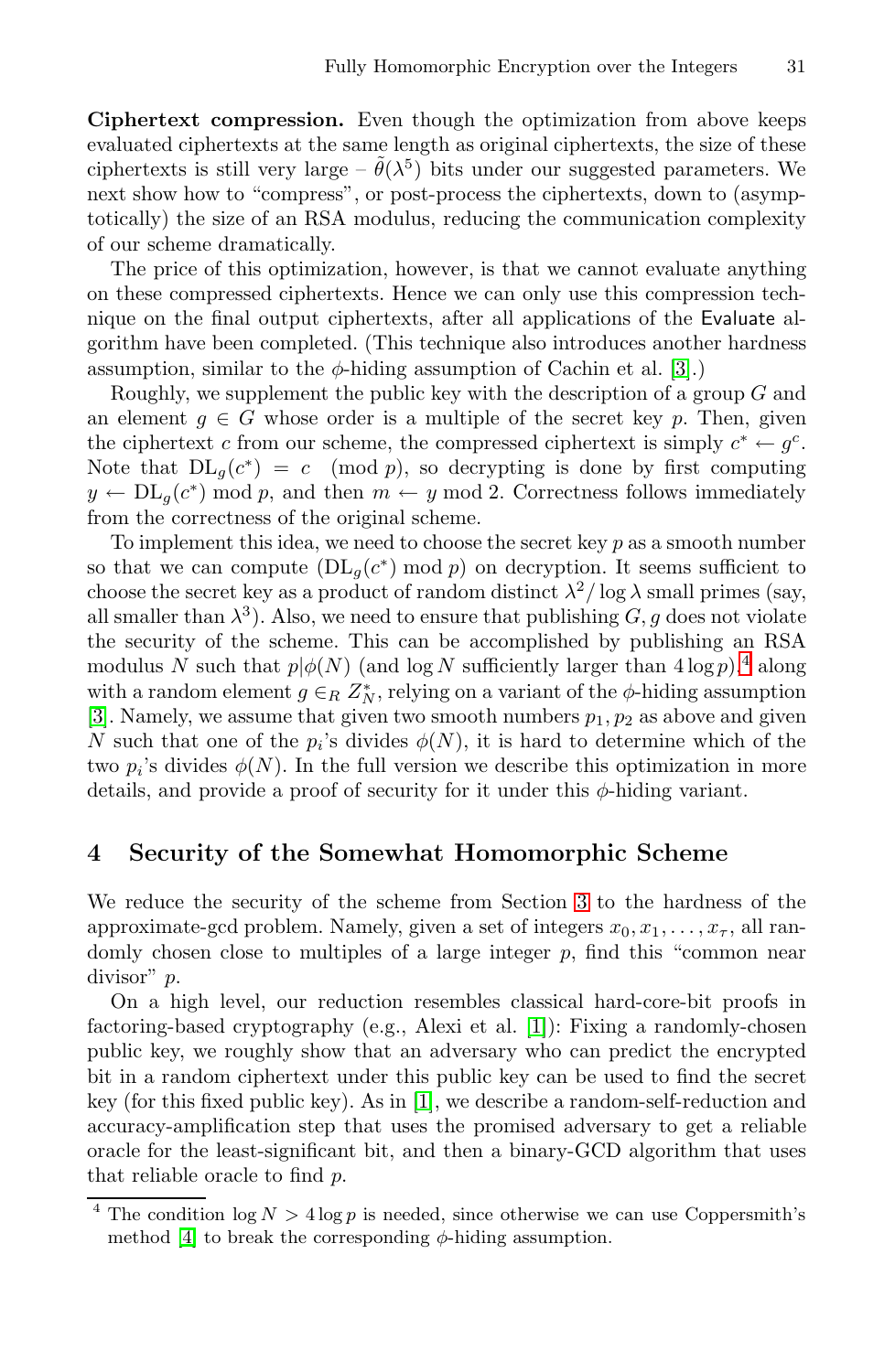The technical details, of course, are very different than in factoring-based cryptography. Perhaps the main difference is that our random self-reduction entails a loss in parameters. Specifically, we show that a noticeable advantage in guessing the encrypted bit in a random "high noise ciphertext" – where the noise is  $\rho'$  bits – can be converted into the ability to predict reliably the parity bit of the quotient in an arbitrary "low noise integer" – where the noise is  $\rho$  bits. (Roughly, the reason for this is that we need to add extra noise to "wipe out the traces" of the non-random noise in the arbitrary input integer.)

The implication is that we can only reduce the security of our cryptosystem in the "high-noise regime" to the hardness of approximate-gcd in the "low-noise regime." Note that the difference between "high noise" and "low noise" is rather small: only  $\omega(\log \lambda)$  bits.

#### **4.1 [Re](#page-3-0)duction to Approximate-GCD**

The approximate-gcd problem is defined as follows:

**Definition 6 (Approximate GCD).** *The* (ρ, η, γ)*-approximate-gcd problem is: given polynomially many samples from*  $\mathcal{D}_{\gamma,\rho}(p)$  *for a randomly chosen*  $\eta$ -bit *odd integer* p*, output* p*.*

**Theorem 2.** Fix the parameters  $(\rho, \rho', \eta, \gamma, \tau)$  as in the Somewhat Homomor*phic Scheme from Section 3 (all polynomial in the security parameter* λ*).*

*Any attack* A *with advantage* ε *on the encryption scheme can be converted into an algorithm* B *for solving* (ρ, η, γ)*-approximate-gcd with success probability at least*  $\epsilon/2$ *. The running time of*  $\beta$  *is polynomial in the running time of*  $\mathcal{A}$ *, and in*  $\lambda$  *and*  $1/\epsilon$ *.* 

*Proof.* Recall that we use  $q_p(z)$  and  $r_p(z)$  to denote the quotient and remainder of z with respect to p, hence  $z = q_p(z) \cdot p + r_p(z)$ . Let A be an attacker against the scheme. Namely, A takes as input a public key and a ciphertext (as produced by KeyGen and Encrypt of our scheme), and outputs the correct plaintext bit with probability  $\frac{1}{2}+\epsilon$  for some noticeable  $\epsilon$ . (The probability is over <code>KeyGen</code> and <code>Encrypt</code>, as well as the choice of the plaintext bit and the internal randomness of A.)

We use A to construct a solver B for approximate-gcd with parameters  $\rho, \eta, \gamma$ . For a randomly chosen  $\eta$ -bit odd integer p, the solver B has access to as many samples from  $\mathcal{D}_{\gamma,\rho}(p)$  as it needs, and the goal is to find p.

*Step 1: Creating a public key.* The solver  $\beta$  begins by constructing a public key for the scheme. B draws  $\tau + 1$  samples  $x_0, \ldots, x_{\tau} \stackrel{\$}{\leftarrow} \mathcal{D}_{\gamma,\rho}(p)$ . It relabels so that  $x_0$  is the largest. It restarts unless  $x_0$  is odd. B then outputs a public key  $pk = \langle x_0, x_1, \ldots, x_{\tau} \rangle$ . Clearly, if  $r_p(x_0)$  *happens* to be even then the distribution induced on the public key is identical to that of the scheme.

*Step 2: A subroutine for high-accuracy LSB predictor.* Next, B produces a sequence of integers, and attempts to recover p by utilizing  $\mathcal A$  to learn the leastsignificant bit of the quotients of these integers with respect to p. For this,  $\beta$ uses the following subroutine: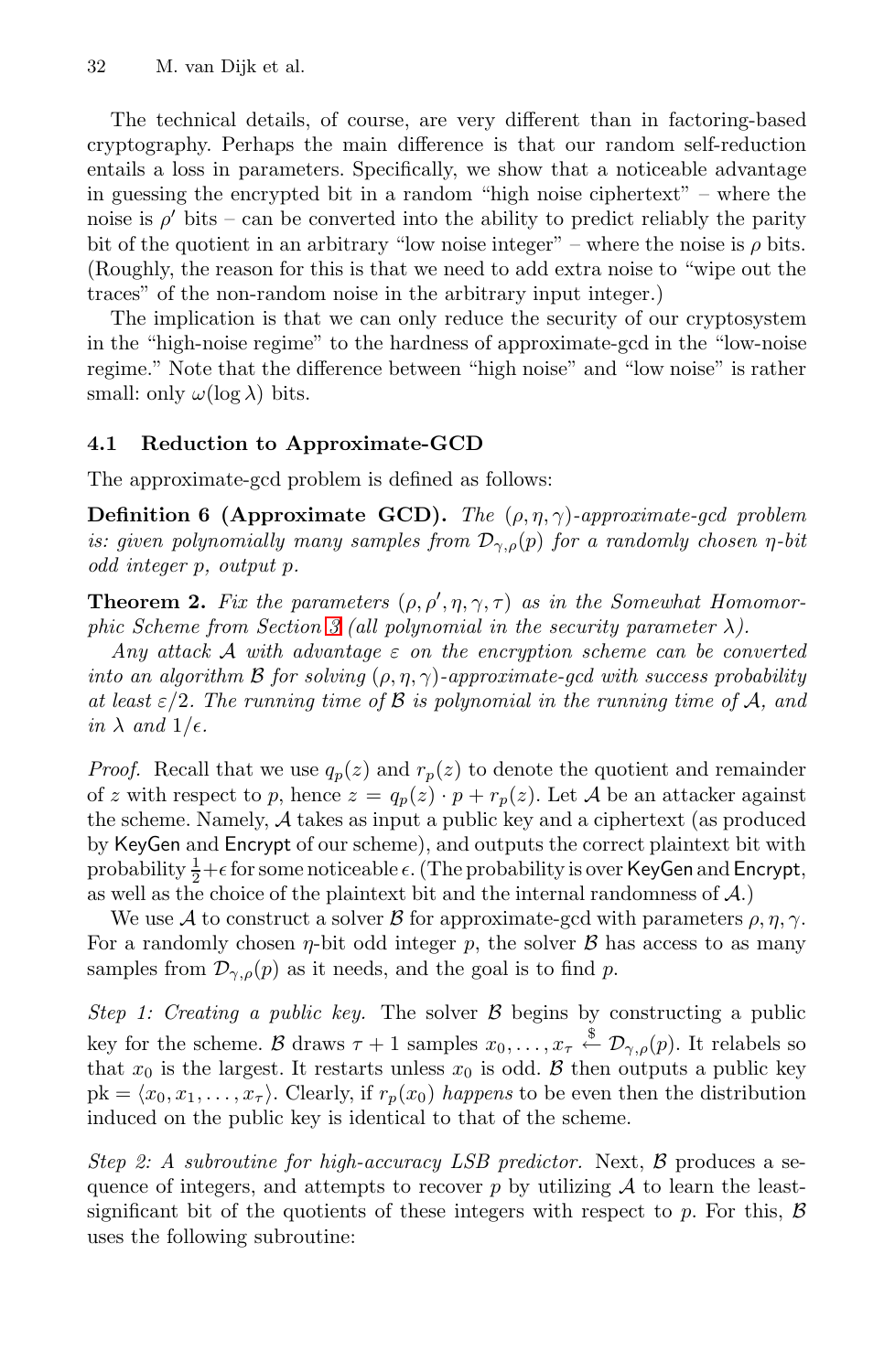Subroutine Learn-LSB $(z, \text{pk})$ :

Input:  $z \in [0, 2^{\gamma})$  with  $|r_p(z)| < 2^{\rho}$ , a public key pk =  $\langle x_0, x_1, \ldots, x_{\tau} \rangle$ Output: The least-significant-bit of  $q_p(z)$ 

- 1. For  $j = 1$  to  $poly(\lambda)/\epsilon$  do:  $\ell / \epsilon$  is the overall advantage of A [2.](#page-19-6) Choose noise  $r_j \stackrel{\$}{\leftarrow} (-2^{\rho'}, 2^{\rho'}),$  a bit  $m_j \stackrel{\$}{\leftarrow} \{0, 1\},$ and a random subset  $S_j \subseteq_R \{1, \ldots, \tau\}$
- 3. Set  $c_j \leftarrow \left[ z + m_j + 2r_j + 2\sum_{k \in S_j} x_k \right]$  $x_0$
- 4. Call A to get a prediction  $a_j \leftarrow \mathcal{A}(\text{pk}, c_j)$
- 5. Set  $b_j \leftarrow a_j \oplus$  parity $(z) \oplus m_j$  //  $b_j$  should be the parity of  $q_p(z)$

6. Output the majority vote among the  $b_i$ 's.

In the full version [21] we show that for all but a negligible fraction of the public keys generated by the sc[hem](#page-19-10)e, the "ciphertext"  $c_j$  in line 3 is distributed almost identically to a valid encryption of the bit  $[r_p(z)]_2 \oplus m_j$ . Note also that since p is odd, we always have  $[q_p(z)]_2 = [r_p(z)]_2 \oplus$  parity(z). It follows that if  $A$  has a noticeable advantage in guessing the encrypted bit under pk then Learn-LSB(z, pk) will return  $[q_p(z)]_2$  with overwhelming probability.

*Step 3: Binary GCD.* Once we turned A into an oracle for the least-significantbit of  $q_p(z)$ , recovering p is rather straightforward. Perhaps the simplest way of doing it is using the binary GCD algorithm [12]: Given any two integers  $z_1 = q_p(z_1) \cdot p + r_p(z_1)$  and  $z_2 = q_p(z_2) \cdot p + r_p(z_2)$  (with  $r_p(z_i) \ll p$ ), repeatedly apply the following process to them:

- 1. If  $z_2 > z_1$  then swap them,  $z_1 \leftrightarrow z_2$ .
- 2. Use the oracle to learn the parity bit of both  $q_p(z_1)$  and  $q_p(z_2)$ , denote  $b_i = [q_p(z_i)]_2.$
- 3. If both  $q_p(z_i)$  are odd then replace  $z_1$  by  $z_1 \leftarrow z_1 z_2$  and set  $b_1 \leftarrow 0$ .
- 4. For each  $z_i$  with  $b_i = 0$ , replace  $z_i$  by  $z_i \leftarrow (z_i \text{parity}(z_i))/2$ . (Note that  $z_i$  – parity( $z_i$ ) is even, so the new  $z_i$  is an integer.)

Observe that when  $p \gg r_p(z_i)$ , subtracting the parity bit does not change the quotient with respect to p, only the remainder. That is,  $q_p(z_i - \text{parity}(z_i)) =$  $q_p(z_i)$ . It follows that when we set  $z'_i \leftarrow (z_i - \text{parity}(z_i))/2$  in line 4 (where we know that  $q_p(z_i)$  is even), we get

$$
q_p(z'_i) = q_p(z_i)/2 \text{ and } r_p(z'_i) = (r_p(z_i) - \text{parity}(z_i))/2.
$$

We now show that the noise in  $z_1, z_2$  never grows too large in this process. Clearly, setting  $z_i' \leftarrow (z_i - \textsf{parity}(z_i))/2$  in line 4 we have  $|r_p(z_i')| \leq (|r_p(z_i)| + 1)/2 \leq$  $|r_p(z_i)|$ . Moreover, when we replace  $z_1$  by  $z'_1 \leftarrow z_1 - z_2$  in line 3 and then by  $z_1'' \leftarrow (z_1' - \mathsf{parity}(z_1'))/2$  in line 4, we have

$$
|r_p(z_1'')| = (|r_p(z_1) - r_p(z_2) - \text{parity}(z_1')|)/2 \leq \max\{|r_p(z_1)|, |r_p(z_2)|\}
$$

Hence the  $r_p(z_i)$ 's never grow beyond the largest of the initial two, so we always have  $p \gg r_p(z_i)$ .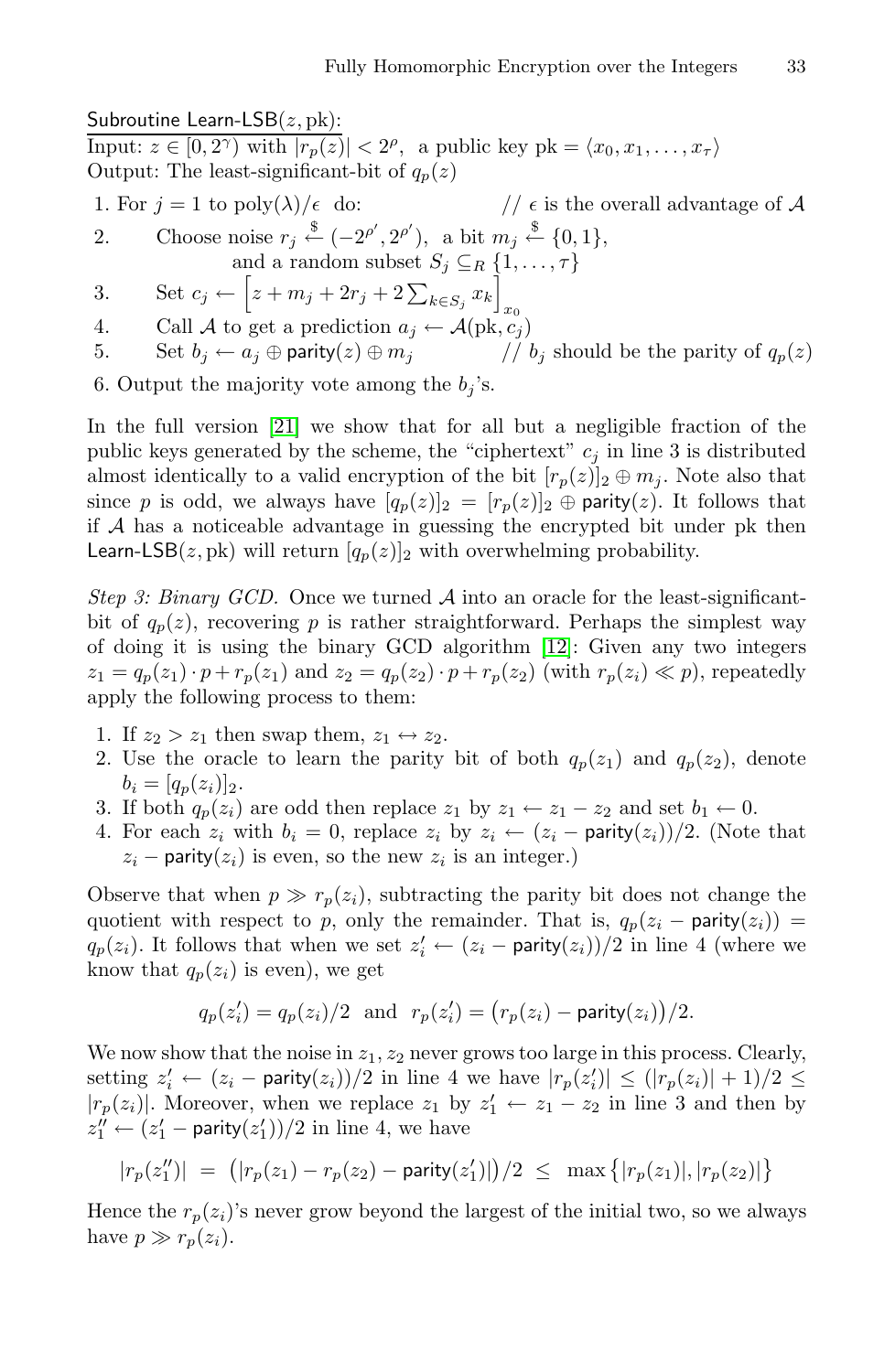This implies that the operations above correspond to the usual operations of the binary GCD algorithm, applied to the  $q_p(z_i)$ 's. Hence after  $O(\gamma)$  iterations we will finally get two integers  $z'_1, z'_2$  with  $z'_2 = 0$  and  $q_p(z'_1)$  being the odd part of  $GCD(q_p(z_1), q_p(z_2))$  (for the two initial integers).

*Step 4: Recovering* **p***.* To recover p, the solver B draws a pair of elements  $z_1^*, z_2^*$  $\xleftarrow{\$}$  $\mathcal{D}_{\gamma,\rho}(p)$  and applies the binary-GCD algorithm to them. With probability at least  $\pi^2/6 \approx 0.6$ , the odd part of  $GCD(q_p(z_1^*), q_p(z_2^*))$  is one, which means that the procedure will output an element  $\tilde{z} = 1 \cdot p + r$  with  $|r| \leq 2^{\rho}$ . (If this does not happen then  $\beta$  draws two new integers and tries again.)

Lastly B repeats the binary-GCD procedure from above using  $z_1 = z_1^*$  and  $z_2 = \tilde{z}$ , and the sequence of parity bits of the  $q_p(z_1)$ 's in all the iterations spell out the binary representation of  $q_p(z_1^*)$ . Now B recovers  $p = \lfloor z_1^* / q_p(z_1^*) \rfloor$ .

*Summary.* We have shown that  $\beta$  can recover  $p$  given access to a reliable oracle for computing  $[q_p(z)]_2$  (for z's with noise much smaller than p). It is left to analyze the probability (over  $\mathcal{B}'$ 's choice of public key) with which the procedure Learn-LSB $(z, pk)$  from above is indeed such a reliable oracle.

**The Success Probability of** *B***.** In the full version we prove a simple technical lemma about the distribution of ciphertexts in our scheme. Recall that conditioned on some probability- $\frac{1}{2}$  event in our reduction (i.e.,  $q_p(x_0)$  is odd), the distribution of the public key that  $\beta$  generates is identical to the correct distribution from the scheme. Let us denote this probability- $\frac{1}{2}$  "good event" by  $\mathcal{G}$ . In the full version we prove that for every secret key  $p$  and for all but a negligible fraction of the public keys (as generated by KeyGen for the secret key  $p$ ), the procedure that  $\beta$  uses to generate ciphertexts in line 3 of the subroutine Learn-LSB produces a distribution which is statistically close to the ciphertext distribution of the scheme. This lets us analyze the success probability of  $\mathcal{B}$ , as follows: Let P be the set of odd integers in  $[2^{n-1}, 2^n]$  for which A has more than  $\varepsilon/2$  advantage

 $\mathcal{P} \stackrel{\text{def}}{=} \{p \in [2^{n-1}, 2^n) \; : \; \text{advantage}(\mathcal{A}) \text{ conditioned on sk} = p \text{ is at least } \varepsilon/2 \}$ 

A counting argument shows that the fraction of odd integers from  $[2<sup>{\eta-1}</sup>, 2<sup>{\eta}</sup>)$  that are in P is at least  $\varepsilon/2$ . For a given  $p \in \mathcal{P}$ , we similarly denote by  $\mathcal{PK}_p$  the set of public keys for which  $A$  has advantage at least  $\varepsilon/4$ :

 $\mathcal{PK}_p \stackrel{\text{def}}{=} \{\text{pk for } p \; : \; \textsf{advantage}(\mathcal{A}) \text{ conditioned on pk is at least } \varepsilon/4\}$ 

Again, for every  $p \in \mathcal{P}$ , the KeyGen algorithm (when using the secret key sk = p) must output pk  $\in \mathcal{PK}_p$  with probability at least  $\varepsilon/4$ .

Consider now a single run of B when it is given access to  $\mathcal{D}_{\gamma,\rho}(p)$  for some  $p \in \mathcal{P}$ . With probability 1/2 the "good event" G happens, in which case the public key that  $\beta$  produces is negligibly close to the right distribution. Hence conditioned on G, B generates some pk  $\in \mathcal{PK}_p$  with probability  $\varepsilon' \geq \varepsilon/4$  – negl. Moreover, with probability  $\varepsilon'$  – negl not only is the public key in  $\mathcal{PK}_n$ , but also the ciphertext-generation that  $\beta$  uses in line 3 of Learn-LSB "works" for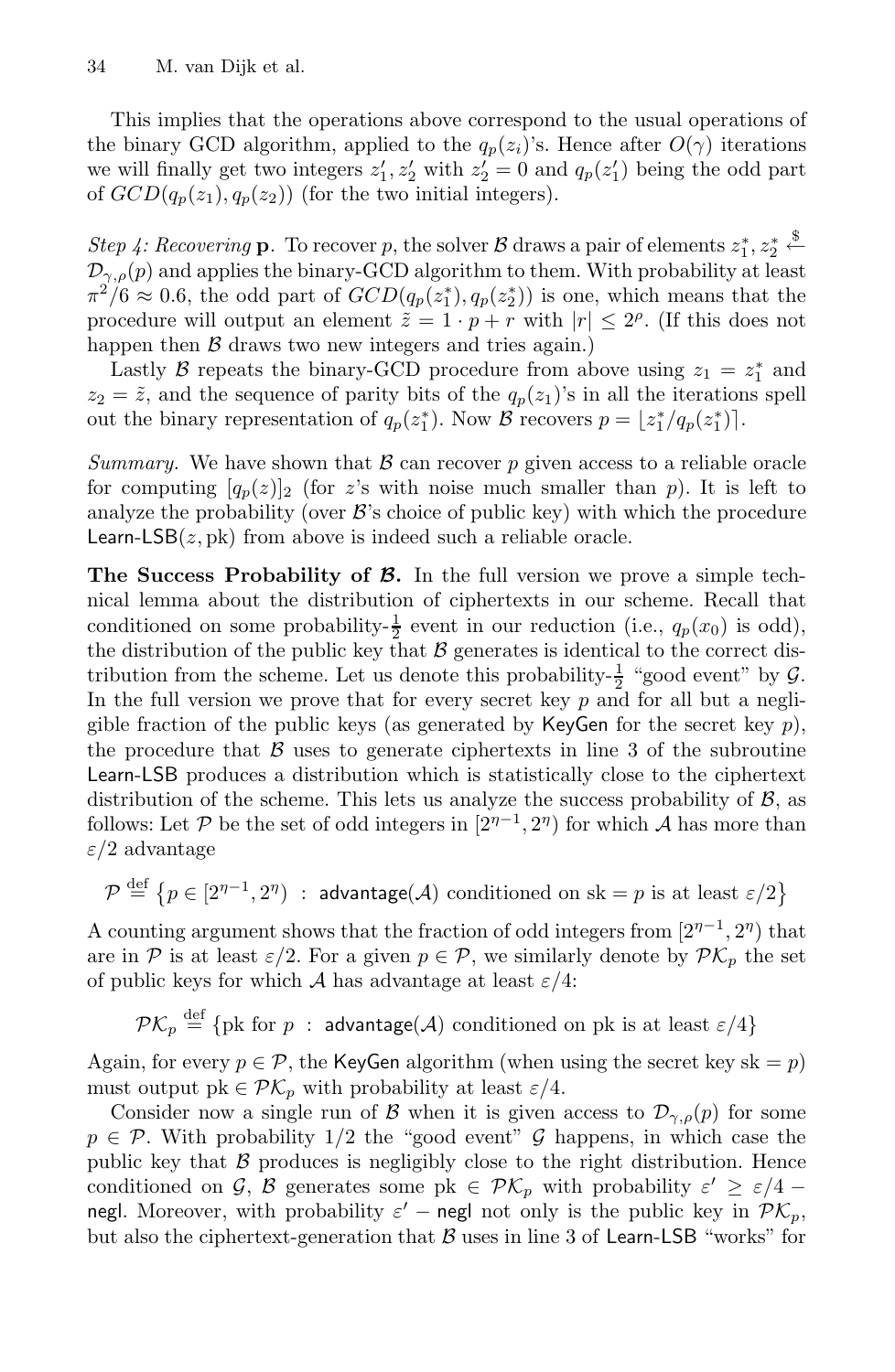this public key (meaning that the ciphertexts that it generates are chosen from almost the right distribution). If that happens then  $A$  returns the right answer in line 4 of Learn-LSB with probability  $\varepsilon/4$  – negl. As that subroutine calls A for  $\text{poly}(\lambda)/\varepsilon$  times and takes majority vote, it will return the right answer with overwhelming probability, and  $\beta$  will recover the approximate-gcd p.

<span id="page-11-0"></span>Thus, when the hidden secret is  $p \in \mathcal{P}$  then  $\mathcal{B}$  has probability at least  $1/2$ .  $(\varepsilon/4 - \text{negl})$  of recovering it in a single run. Repeating the algorithm B for  $(8/\varepsilon)$ ·  $\omega(\log \lambda)$  times will therefore recover such p's with overwhelming probability. Hence we have a solver of complexity  $poly(\lambda, 1/\varepsilon)$  that works with overwhelming probability for every  $p \in \mathcal{P}$ , so the overall success probability of this solver is at least the density of P, which is at least  $\varepsilon/2$ . This completes the proof of Theorem 2.

## **[5](#page-19-11) Known Attacks**

Consider the approximate-gcd instance  $\{x_0, \ldots, x_t\}$  where  $x_i = pq_i + r_i$ . In this section, we first review known attacks on the approximate-gcd problem for two numbers (i.e., when  $t = 1$ ) – including brute-forcing the remainders, continued fractions, and Howgrave-Graham's approximate gcd algorithm [9]. Later, we consider attacks for arbitrarily large values of  $t$  – including lattice-based algorithms for simultaneous Diophantine approximation [13], Nguyen and Stern's orthogonal lattice [17], and extensions of Coppersmith's method to multivariate polynomials [4].

#### **5.1 The Approximate GCD of Two Numbers**

A simple brute-force attack is to try to guess  $r_1$  and  $r_2$ , and verify the guess with a gcd computation. Specifically, for  $r'_1, r'_2 \in (-2^{\rho}, 2^{\rho}),$  set

 $x'_1 \leftarrow x_1 - r'_1$ ,  $x'_2 \leftarrow x_2 - r'_2$ ,  $p' \leftarrow \gcd(x'_1, x'_2)$ 

If p' has  $\eta$  bits, output p' as a possible solution. The solution p will definitely be found by this te[chn](#page-19-12)ique, and for our parameter choices, where  $\rho$  is much smaller than  $\eta$ , the solution is likely to be unique. The running time of the attack is approximately  $2^{2\rho}$ .

A variant of the brute-force attack is to set  $x'_1$  as above, factor  $x'_1$ , and, if there is an  $\eta$ -bit factor  $p'$ , see whether  $p'$  is an approximate divisor of  $x'_2$ . Since in our parameters  $\gamma$  is substantially greater than  $\eta$ , the attack should use a factoring algorithm whose performance depends primarily on the size of the target factor rather than the size of the entire number being factored. For example, Lenstra's elliptic curve factoring algorithm [14] runs in time roughly  $\exp(O(\sqrt{\eta}))$  (with only polynomial dependence on  $\gamma$ ), thus resulting in overall attack complexity  $\approx 2^{\rho + \sqrt{\eta}}$ . The attack time is less if the approximate gcd is known to be smooth, but still exponential in  $\rho$ .

Continued fractions seem like a natural way to recover  $p$  from  $x_1$  and  $x_2$ . Using continued fractions, one obtains a sequence of integer pairs  $(a_i, b_i)$  such that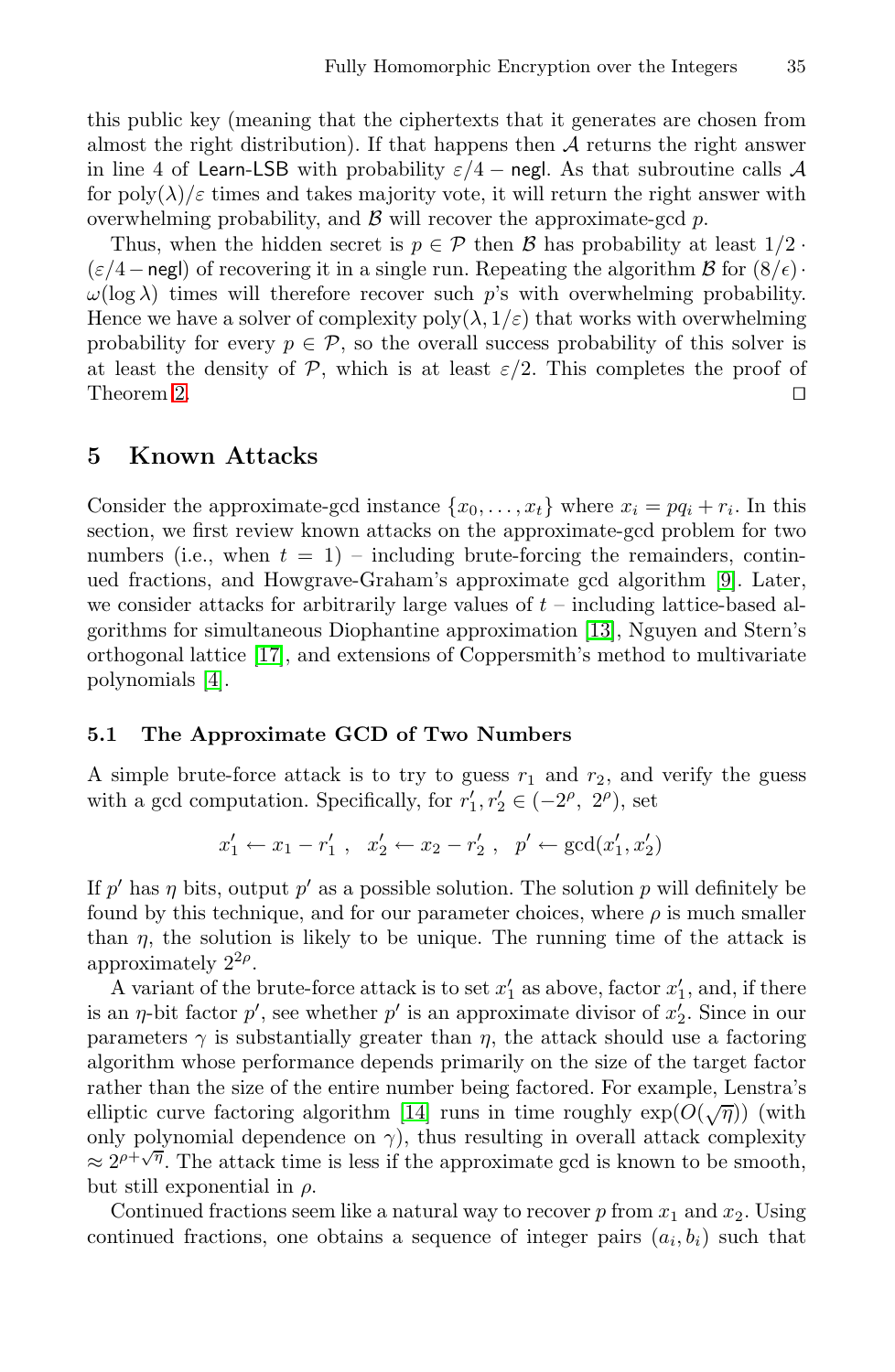$|x_1/x_2 - a_i/b_i| < 1/b_i^2$ . Moreover, every pair  $(s, t)$  such that  $|x_1/x_2 - s/t| < 1/2t^2$ is in the sequence. Since  $q_1/q_2$  is a good approximation of  $x_1/x_2$ , one may hope that it occurs as a pair in the sequence; if so, one recovers  $p = |x_1/q_1|$ . However, in our scheme,  $|x_1/x_2-q_1/q_2|$  is not small enough to be recovered using continued fractions. Specifically, we have

$$
\left|\frac{x_1}{x_2} - \frac{q_1}{q_2}\right| = \left|\frac{q_2r_1 - q_1r_2}{q_2(pq_2 + r_2)}\right| \approx \left|\frac{q_2r_1 - q_1r_2}{p}\right| \cdot \frac{1}{q_2^2}
$$

where  $\left(\frac{q_2r_1 - q_1r_2}{p \ln \theta} \right)$  in the final term is likely to be *[mu](#page-19-13)ch* larger than 1. To describe the failure of continued fractions another way, the mere fact that an approximant  $a_i/b_i$  is close to  $x_1/x_2$  does *not* mean that there exist  $r'_1, r'_2 \ll p$  such that  $x_1 = pa_i + r'_1$  and  $x_2 = pb_i + r'_2$  – i.e., the continued fractions method is not constrained to output the kind of approximants that we need. See [9] for a more detailed exposition of the continued fractions approach to approximate-gcd.

Howgrave-Graham [9] also gives a lattice attack on the two-element approximate-gcd problem that is related to Coppersmith's celebrated algorithm for finding small solutions to univariate and bivariate modular equations [4]. For the case where  $x_1$  is exactly divisible by  $p$ , where his algorithm performs slightly better, the attack recovers p when  $\rho/\gamma$  is smaller than  $(\eta/\gamma)^2$ . The algorithm does not degrade gracefully for  $\rho$ ,  $\eta$ ,  $\gamma$  that do not satisfy the constraint. Rather, in this case, the relevant lattice may contain exponentially vectors unrelated to the approximate-gcd solution, so that lattice reduction yields nothing useful.

## **5.2 The Approximate GCD of Many Numbers**

Now, let us consider attacks – specifically, lattice attacks – for arbitrary  $t$ . First, note that the rational numbers  $y_i = x_i/x_0$  are an instance of the simultaneous Diophantine approximation (SDA) problem: indeed for all i it holds that  $\frac{x_i}{x_0} = \frac{q_i + s_i}{x_0}$  where  $|s_i| \approx 2^{\rho - \eta}$  We can therefore try to use Lagarias' algorithm for  $\frac{q_i+s_i}{q_0}$ , where  $|s_i| \approx 2^{\rho-\eta}$ . We can therefore try to use Lagarias' algorithm for  $S\overrightarrow{DA}$  [13], namely apply LLL to the  $(t+1)$ -dimensional lattice L spanned by the rows of the following matrix:

$$
M = \begin{pmatrix} 2^{\rho} & x_1 & x_2 & \dots & x_t \\ -x_0 & & & \\ & -x_0 & & \\ & & \ddots & \\ & & & -x_0 \end{pmatrix}
$$

Our target solution corresponds to a vector of length roughly  $2^{\gamma+\rho-\eta}\sqrt{t+1}$  – specifically,

$$
\mathbf{v} = \langle q_0, q_1, \dots, q_t \rangle \cdot M = \langle q_0 2^{\rho}, q_0 x_1 - q_1 x_0, \dots, q_0 x_t - q_t x_0 \rangle
$$
  
=  $\left\langle q_0 2^{\rho}, x_0 q_0 \left( \frac{x_1}{x_0} - \frac{q_1}{q_0} \right), \dots, x_0 q_0 \left( \frac{x_t}{x_0} - \frac{q_t}{q_0} \right) \right\rangle$ ,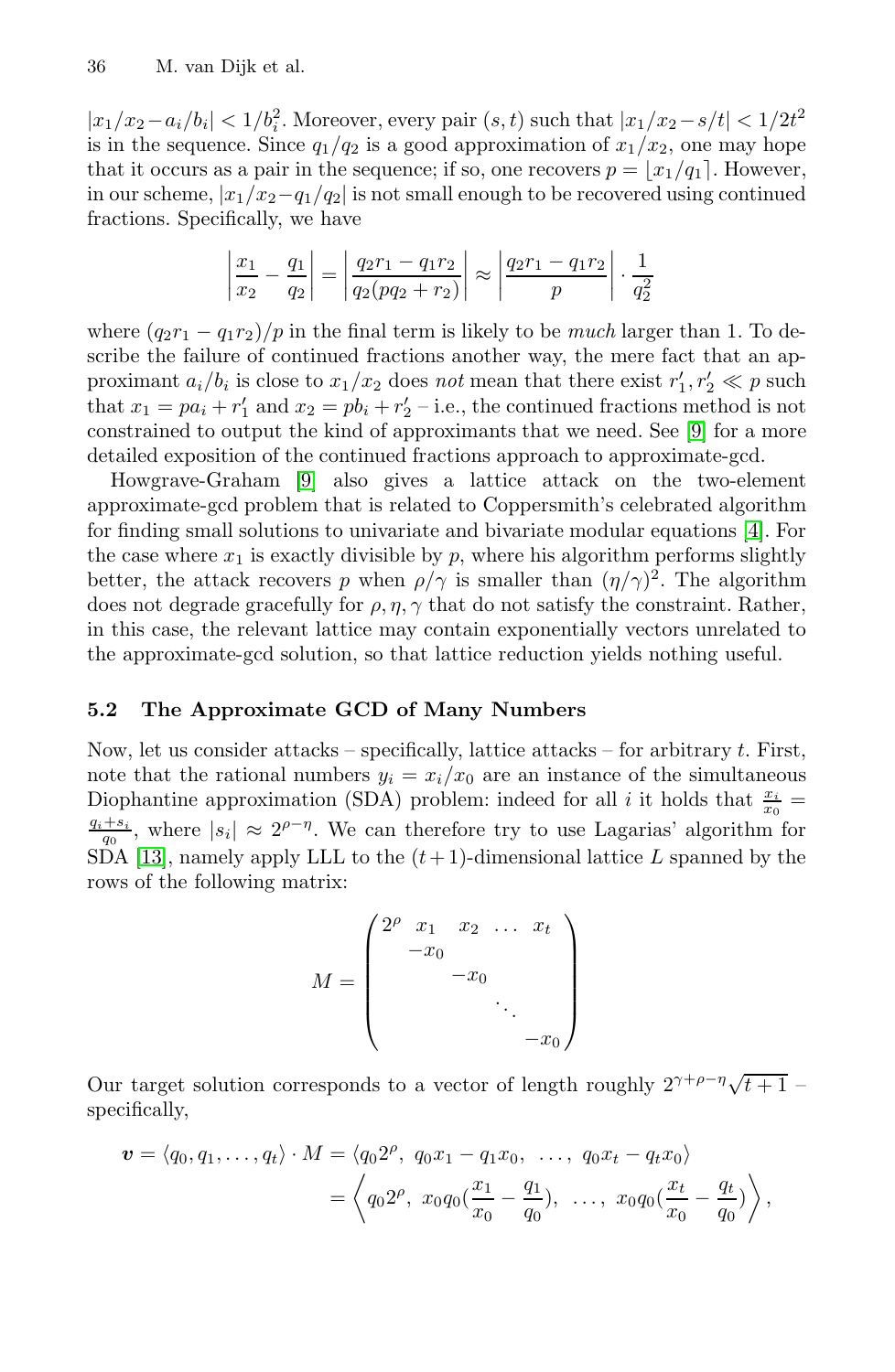where the firs[t e](#page-13-2)ntry in *v* satisfies  $|q_0 2^{\rho}| < 2^{\gamma - \eta + \rho}$  and all the other entries satisfy  $|x_0 q_0(\frac{x_i}{x_0} - \frac{q_i}{q_0})| = |x_0 s_i| \approx 2^{\gamma + \rho - \eta}.$ 

However, the target solution is not necessarily the shortest nonzero vector in the lattice, and therefore is not necessarily discovered by lattice reduction. In particular, Minkowski tells us that L has a nonzero vector of length at most det(L)<sup>1/(t+1</sup>) $\sqrt{t+1}$  < 2<sup>(ρ+tγ</sup>)/<sup>(t+1</sup>) $\sqrt{t+1}$  = 2<sup>γ+(ρ-γ</sup>)/<sup>(t+1</sup>) $\sqrt{t+1}$ . This is shorter than our target solution when  $t + 1 < \gamma/n$ . In fact, heuristically, L will tend to have exponentially (in t) many vectors of length poly(t) det(L)<sup>1/(t+1)</sup>, which obscure our target solution.<sup>5</sup>

<span id="page-13-0"></span>On the other hand, when  $t$  is large,  $v$  likely is the shortest vector in  $L$ , but known lattice reductions algorithms will not be able to find it efficiently. Specifically, as a rule of thumb, they require time roughly  $2^{t/k}$  to output a  $2^{k}$  approximation of the shortest vector. Since clearly there are exponentially  $(in t)$  many mation of the shortest vector. Since clearly there are exponentially (in t) many<br>vectors in L of length at most  $||x_0||\sqrt{t+1} < 2^{\gamma}\sqrt{t+1}$ , which is about  $2^{\eta-\rho}$ times longer than *v*, we need better than a  $2^{\eta-\rho}$  approximation. For  $t \ge \gamma/\eta$ , the time ne[ed](#page-19-0)ed to guarantee a  $2<sup>\eta</sup>$  approximation (which is not even good enough to recover *v*) is roughly  $2^{\gamma/\eta^2}$ . Thus setting  $\gamma/\eta^2 = \omega(\log \lambda)$  foils this attack.

Other known attacks are described in the full version. [T](#page-19-0)hese attacks do not perform any better than the ones above, and our choice of parameters achieves at least  $2^{\lambda}$  security against all of them.

## **6 Making the Scheme Fully Homomorphic**

<span id="page-13-1"></span>We follow Gentry's approach [6] for constructing a fully homomorphic encryption scheme from a somewhat homomorphic scheme  $\mathcal E$  that is *bootstrappable* as per Definition 5. For reasons similar to those in Gentry's construction from [6], computing the decryption equation  $m' \leftarrow [c - |c/p]|_2$  seems to require boolean circuits that are deeper (by a constant factor) than what our somewhat homomorphic scheme can handle. Hence we use Gentry's transformation to "squash the decryption circuit." In this transformation, we add to the public key some extra information about the secret key, and use this extra information to "post process" the ciphertext. The post-processed ciphertext can be decrypted more efficiently than the original c[ip](#page-13-3)hertext, thus making the scheme bootstrappable. We pay for this saving by having a larger ciphertext, and also by introducing another hardness assumption (basically assuming that the extra information in the public key does not help an attacker break the scheme).

# <span id="page-13-3"></span><span id="page-13-2"></span>**6.1 Squashing the Decryption Circuit**

Let  $\kappa, \theta, \Theta$  be three more parameters, which are functions of  $\lambda$ . Concretely, below we use  $\kappa = \gamma \eta / \rho'$ ,  $\theta = \lambda$ , and  $\Theta = \omega (\kappa \cdot \log \lambda)$ .<sup>6</sup> For a secret key sk<sup>\*</sup> = p and

<sup>&</sup>lt;sup>5</sup> When t is very small – e.g.,  $t = 1$  – the information that one obtains from the two dimensional lattice is related to what one obtains from the continued fractions approach.

 $6$  When using the size-reduction optimization from Section 3.3 it is sufficient to use  $\kappa = \gamma + 2$ , which would also make  $\Theta$  smaller.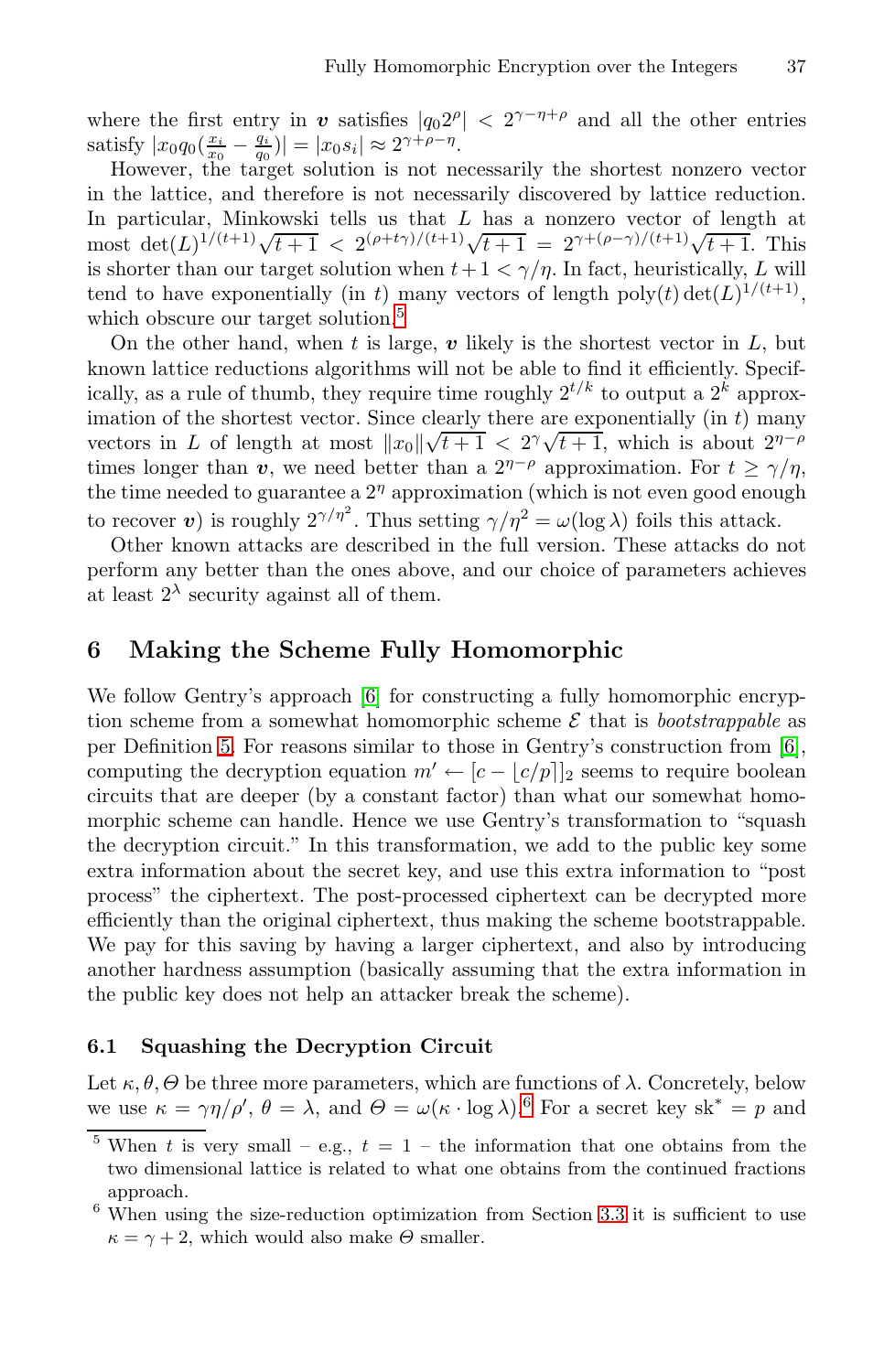public key pk<sup>∗</sup> from the original somewhat homomorphic scheme  $\mathcal{E}^*$ , we add to the public key a set  $y = \{y_1, \ldots, y_{\Theta}\}\$  of rational numbers in [0, 2) with  $\kappa$  bits  $\sum_{i \in S} y_i \approx 1/p \pmod{2}$ . We also replace the secret key by the indicator vector of precision, such that there is a sparse subset  $S \subset \{1, ..., \Theta\}$  of size  $\theta$  with of the subset S. In more details, we modify the encryption scheme from Section 3 as follows:

KeyGen. Generate sk<sup>\*</sup> = p and pk<sup>\*</sup> as before. Set  $x_p \leftarrow \lfloor 2^{\kappa}/p \rfloor$ , choose at random a  $\Theta$ -bit vector with Hamming weight  $\theta$ ,  $\mathbf{s} = \langle s_1, \ldots, s_{\Theta} \rangle$ , and let  $S = \{i : s_i = 1\}.$ 

Choose at random integers  $u_i \in \mathbb{Z} \cap [0, 2^{\kappa+1}), i = 1, \ldots, \Theta$ , subject to the condition that  $\sum_{i \in S} u_i = x_p \pmod{2^{\kappa+1}}$ . Set  $y_i = u_i/2^{\kappa}$  and  $y =$  $\{y_1,\ldots,y_\Theta\}$ . Hence each  $y_i$  is a positive number smaller than two, with  $\kappa$ bits of precision after the binary point. Also,  $[\sum_{i \in S} y_i]_2 = (1/p) - \Delta_p$  for some  $|\Delta_p| < 2^{-\kappa}$ .

Output the secret key sk =  $s$  and public key pk = (pk<sup>\*</sup>,  $y$ ).

Encrypt and Evaluate. Generate a ciphertext  $c^*$  as before (i.e., an integer). Then for  $i \in \{1,\ldots,\Theta\}$ , set  $z_i \leftarrow [c^* \cdot y_i]_2$ , keeping only  $n = \lceil \log \theta \rceil + 3$  bits of precision after the binary point for each  $z_i$ . Output both  $c^*$  and  $z =$  $\langle z_1,\ldots,z_{\Theta}\rangle.$ 

$$
\text{Decrypt. Output } m' \leftarrow \left[c^* - \left[\sum_i s_i z_i\right]\right]_2.
$$

Recall our definition of permitted polynomials from Section 3.2. We proved that our somewhat homomorphic scheme was correct for the set  $C(\mathcal{P}_{\mathcal{E}})$  of circuit that compute permitted polynomials, and we now show that this is true also of the modified scheme.

**Lemma 4.** *The modified scheme from above is correct for*  $C(\mathcal{P}_{\varepsilon})$ *. Moreover, for every ciphertext* (c∗, *z*) *that is generated by evaluating a permitted polynomial, it holds that*  $\sum s_i z_i$  *is within 1/4 of an integer.* 

*Proof.* Fix public and secret keys, generated with respect to security parameter λ, with  $\{y_i\}_{i=1}^{\Theta}$  the rational numbers in the public key and  $\{s_i\}_{i=1}^{\Theta}$  the secretkey bits. Recall that the  $y_i$ 's were chosen so that  $[\sum_i s_i y_i]_2 = (1/p) - \Delta_p$  with  $|\Delta_p| \leq 2^{-\kappa}$ .

Fix a permitted polynomial  $P(x_1,...,x_t) \in \mathcal{P}_{\mathcal{E}}$ , an arithmetic circuit C that computes P, and t ciphertexts  ${c_i}_{i=1}^t$  that encrypt the inputs to C, and denote  $c^*$  = Evaluate(pk,  $C, c_1, \ldots, c_t$ ). We need to establish that

$$
\lfloor c^*/p \rceil = \left\lfloor \sum_i s_i z_i \right\rceil \pmod{2}
$$

where the  $z_i$ 's are computed as  $[c^* \cdot y_i]_2$  with only  $\lceil \log \theta \rceil + 3$  bits of precision after the binary point, so  $[c^* \cdot y_i]_2 = z_i - \Delta_i$  with  $|\Delta_i| \leq 1/16\theta$ . We have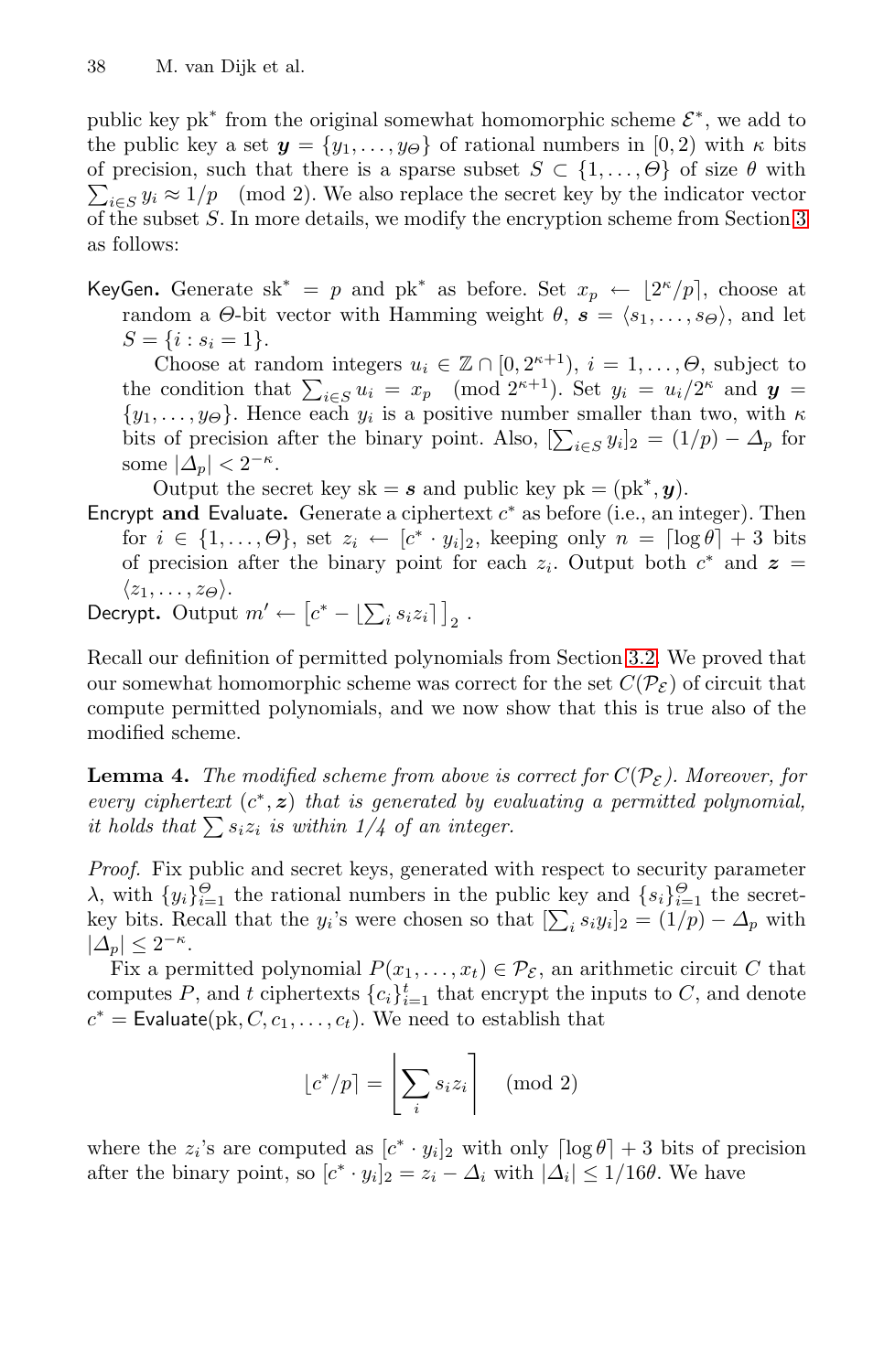$$
\begin{aligned}\n\left[ (c^*/p) - \sum s_i z_i \right]_2 &= \left[ (c^*/p) - \sum s_i [c^* \cdot y_i]_2 + \sum s_i \Delta_i \right]_2 \\
&= \left[ (c^*/p) - c^* \cdot \left[ \sum s_i y_i \right]_2 + \sum s_i \Delta_i \right]_2 \\
&= \left[ (c^*/p) - c^* \cdot (1/p - \Delta_p) + \sum s_i \Delta_i \right]_2 \\
&= \left[ c^* \cdot \Delta_p + \sum s_i \Delta_i \right]_2\n\end{aligned}
$$

We claim that the final quantity inside the brackets has magnitude at most  $1/8$ . By definition, since  $c^*$  is a valid ciphertext output by a permitted polynomial, the value  $c^*/p$  is within 1/8 of an integer. Together, these facts imply the lemma.

<span id="page-15-0"></span>To establish the claim, observe that  $|\sum s_i \Delta_i| \leq \theta \cdot \frac{1}{16\theta} = 1/16$ . Regarding  $c^* \cdot \Delta_p$ , recall that the output ciphertext  $c^*$  is obtained by evaluating the polynomial  $P$  on the input ciphertexts  $c_i$  (as if  $P$  was an integer polynomial). By the definition of a permitted polynomial, for any  $\alpha \geq 1$ , if P's inputs have magnitude at most  $2^{\alpha(\rho'+2)}$ , its output has magnitude at most  $2^{\alpha(\eta-4)}$  when its inputs have magnitude. In particular, when P's inputs are "fresh" ciphertexts, which have magnitude at most  $2^{\gamma}$ , P's output [c](#page-19-14)iphertext  $c^*$  has magnitude at most  $2^{\gamma(\eta-4)/(\rho'+2)} < 2^{\kappa-4}$ . Thus,  $|c^* \cdot \Delta_p| < 1/16$  and the claim follows.

#### **6.2 Bootstrapping Achieved!**

**Theorem 3.** Let  $\mathcal{E}$  be the scheme above, and let  $D_{\mathcal{E}}$  be the set of augmented *(squashed) decryption circuits. Then,*  $D_{\mathcal{E}} \subset C(\mathcal{P}_{\mathcal{E}})$  $D_{\mathcal{E}} \subset C(\mathcal{P}_{\mathcal{E}})$ *.* 

In other words,  $\mathcal E$  is bootstrappable. The proof is similar to Gentry's [5,6]. By Theorem 1, we obtain homomorphic encryption schemes for circuits of any depth.

*Proof.* The goal is to express the modified decryption equation

$$
m' \leftarrow c^* - \left\lfloor \sum s_i \cdot z_i \right\rceil \bmod 2
$$

as a permitted polynomial (i.e., one satisfying Equation (1)), and show that there is a polynomial-size circuit that computes this polynomial. Recall that  $c^*$  is an integer, the  $s_i$ 's are bits, and the  $z_i$ 's are rational numbers in  $(0, 2)$ , in binary representation with  $n = \lfloor \log \theta \rfloor + 3$  bits of precision after the binary point. Also, our parameter setting implies two promises – namely, that  $\sum s_i \cdot z_i$  is within  $1/4$ of an integer, and that only  $\theta$  of the bits  $s_1, \ldots, s_{\Theta}$  are nonzero.

We split the computation up into three steps:

- 1. For  $i \in \{1,\ldots,\Theta\}$ , set  $a_i \leftarrow s_i \cdot z_i$  (i.e.,  $a_i = z_i$  when  $s_i = 1$  and  $a_i =$ 0 otherwise). The  $a_i$ 's are still rational numbers in  $[0, 2)$ , given in binary representation with  $n$  bits of precision after the binary point.
- 2. From the  $\Theta$  rational numbers  $\{a_i\}_{i=1}^{\Theta}$ , generate other  $n+1$  rational numbers  $\{w_j\}_{j=0}^n$ , each with less than n bits of precision, such that  $\sum_j w_j = \sum_i a_i$ (mod 2).
- 3. Output  $c^* (\sum_j w_j) \bmod 2$ .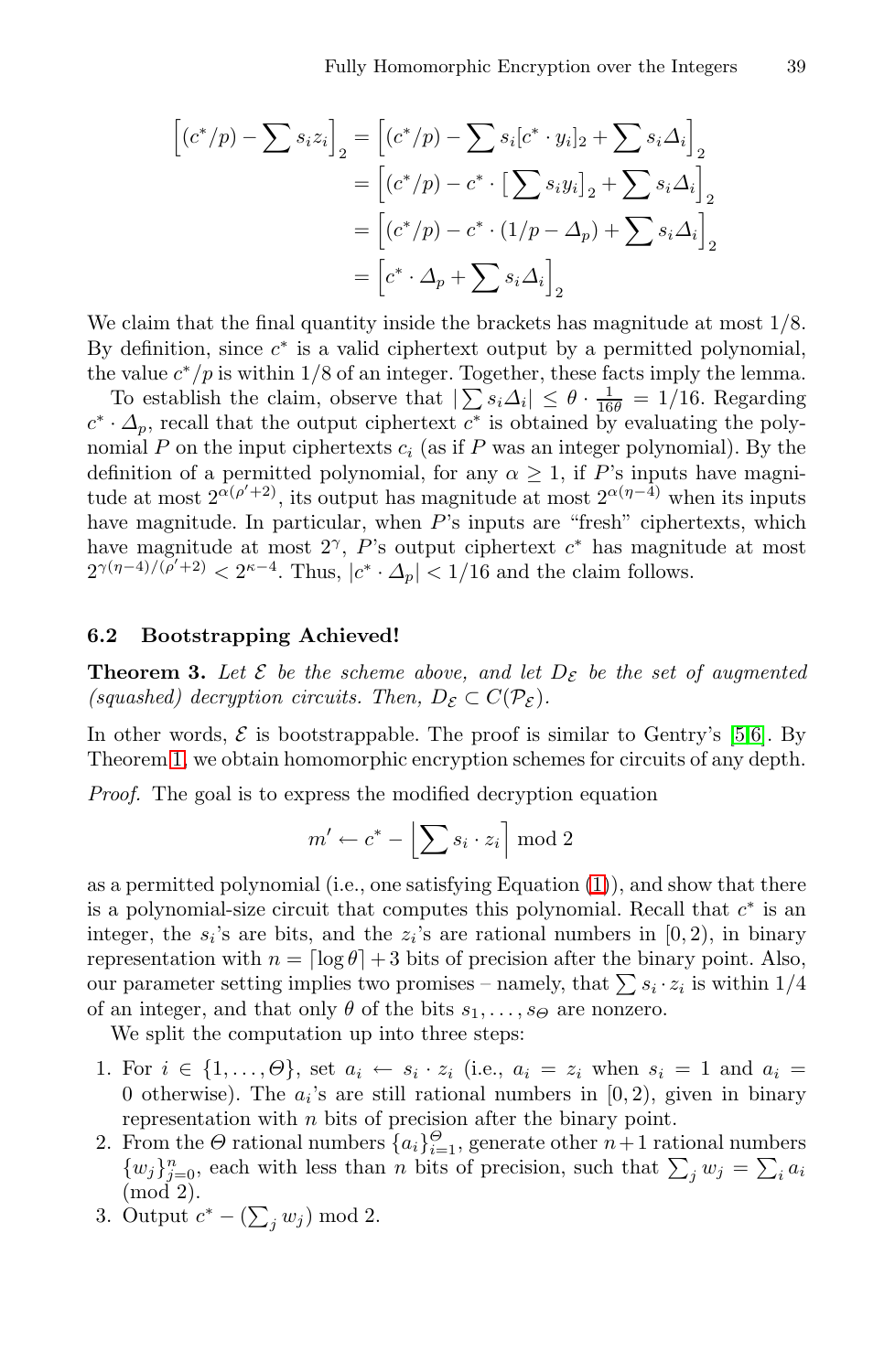The first step can be performed with a 1-level sub-circuit of multiplication gates. However, the second and third steps require more complicated sub-circuits.

The problem of using a shallow boolean circuit to compute the sum  $\sum_{i=1}^{k} r_i$ of k rational numbers in binary representation is well-studied. A well-known technique uses the three-for-two trick (see [11]), whereby a constant-depth circuit is used to transform three numbers of arbitrary bit-length into two numbers that are at most 1 bit longer, such that the sum of the two output numbers is the same as the sum of the three input numbers. (The output bits of the constant-depth circuit are linear or quadratic expressions with 3 monomials in the input bits.) By applying this trick at most  $\left[\log_{3/2} k\right] + 2$  times, one obtains two numbers  $s_1$  and  $s_2$  such that  $s_1 + s_2 = \sum_{i=1}^k r_i$ . Hence the total depth that it takes to reduce k numbers to two numbers is  $d' \leq 2^{\lceil \log_{3/2} k \rceil + 2} < 8k^{1/\log(3/2)} < 8k^{1.71}$ . The depth of the circuit nee[de](#page-19-14)d to compute the final sum of two numbers is logarithmic in their bit-lengths, but if we are only interested in  $|s_1 + s_2| \mod 2$ and have the promise that  $s_1 + s_2$  is within 1/4 of an integer, this value can be computed by multivariate polynomial of degree 4 (and only nine terms). Overall, the circuit for com[p](#page-16-0)uting  $\left|\sum_{i=1}^k r_i\right| \mod 2$  corresponds to [a](#page-16-0) polynomial of degree at most  $d \leq 32k^{1/\log(3/2)}$ , with coefficient vector having  $l_1$ -norm at most  $27^d$ . Unfortunately, this degree (with  $k = \Theta$ ) is [st](#page-17-0)ill too large for our scheme to handle. Hence we use Gentry's technique from [5] that takes advantage of the fact that all but  $\theta$  of the  $a_i$ 's are zero.

Denote the bit representation of each number  $a_i$  by  $a_{i,0}a_{i,-1}a_{i,-2} \ldots a_{i,-n}$ . That is,  $a_i = \sum_{j=0}^n 2^{-j} a_{i,-j}$ . The heart of this procedure is a subroutine for computing integers  $W_{-j}$ ,  $j = 0, 1, \ldots, n$ , where  $W_{-j}$  is the Hamming weight of the "column" of bits  $(a_{1,-j}, a_{2,-j},..., a_{\Theta,-j})$  (see an illustration in Figure 1). Since at most  $\theta$  of the  $a_i$ 's are nonzero, then the  $W_{-i}$ 's are no larger than  $\theta$ , and hence can be represented by  $\lceil \log(\theta + 1) \rceil < n$  bits. By Lemma 5 below, every



<span id="page-16-0"></span>**Fig. 1.** The procedure for summing up the  $a_i$ 's: The binary representation of the rational number  $a_i$  is  $a_{i,0} a_{i,-1} a_{i,-2} \ldots a_{i,-n}$ . The integer  $W_{-j}$  is the Hamming weight of the column of bits  $(a_{1,-i}, a_{2,-i}, \ldots, a_{\Theta,-i}).$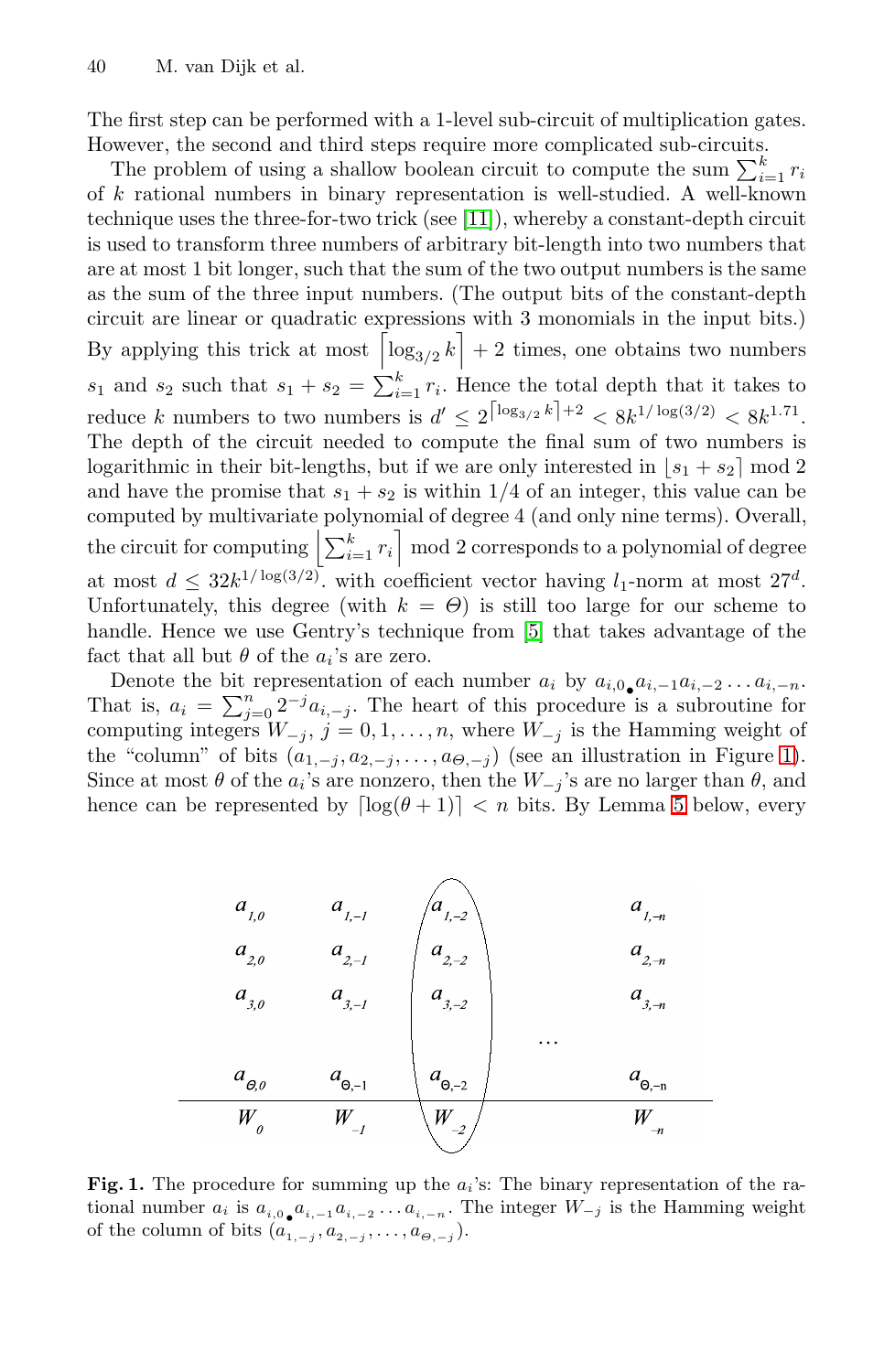bit in the binary representation of  $W_{-j}$  can be expressed as a polynomial of degree at most  $\theta$  in the  $\Theta$  variables  $a_{i,-j}$ ,  $i = 1, 2, \ldots, \Theta$ . Moreover all of these polynomials can be computed simultaneously by an arithmetic circuit of size  $O(\theta \cdot \Theta)$ .

Once we have the  $W_{-j}$ 's, the sum of the  $a_i$ 's can be obtained by  $\sum_i a_i =$  $\sum_{j} 2^{-j}W_{-j}$ . For  $j = 0, 1, ..., n$  we set  $w_j = (2^{-j} \cdot W_{-j}) \mod 2$ , so the  $w_j$ 's are rational numbers with  $\lceil \log(\theta + 1) \rceil < n$  bits of precision. We can now sum-up the  $w_i$ 's using the three-for-two trick as above, this time with  $k = n + 1$ , thus obtaining the sum of the  $a_i$ 's mod 2.

We conclude that the degree of the polynomials in the first step is two, the degree of polynomials in the second st[ep](#page-3-1) is at most  $\theta$ , and the degree of the polynomial in the third step is at most

$$
32(n+1)^{1/\log(3/2)} < 32 \left[ \log \theta + 4 \right]^{1.71} < 32 \log^2 \theta
$$

Therefore the total degree of the decryption circuit is bounded by  $2 \cdot \theta \cdot 32 \log^2 \theta =$  $64\theta \log^2 \theta$ , and since we are using  $\theta = \lambda$  we have degree at most  $64\lambda \log^2 \lambda$ .

<span id="page-17-0"></span>It follows that the augmented decryption circuits  $D_{\mathcal{E}}$  (i.e., decryption followed by a single multiplication or addition, cf. Definition 4) can be expressed as polynomials of degree at most  $128\lambda \log^2 \lambda$  in the  $\Theta$  variables  $s_i$ . Since the logarithm of  $l_1$ -norm of this polynomial is small in relation to  $\eta$ , and since  $\Theta = \frac{\eta \gamma}{\rho} \cdot \omega(\log \lambda) < \lambda^7$  (and also  $\tau < \lambda^7$ ) the argument in Remark 4 at the end of Section 3.2 (with  $\alpha = 128$  and  $\beta = 7$ ) indicates that we can get  $D_{\mathcal{E}} \subset C(\mathcal{P}_{\mathcal{E}})$ , making the scheme bootstrappable, by setting  $\eta = \rho \cdot \Theta(\lambda \log^2 \lambda)$ .

It is left to show how to compute the  $W_j$ 's using polynomials of degree no larger than  $\theta$ .

**Lemma 5.** Let  $\boldsymbol{\sigma} = \langle \sigma_1, \sigma_2, \ldots, \sigma_t \rangle$  be a binary vector, let  $W = W(\boldsymbol{\sigma})$  be the *Hamming weight of*  $\sigma$ *, and denote the b[ina](#page-18-1)ry representation of* W *by*  $W_n \ldots W_1 W_0$ . *(That is,*  $W = \sum_{i=0}^{n} 2^i W_i$  *and all the*  $W_i$ *'s are bits.)* 

*Then for every*  $i \leq n$ *, the bit*  $W_i(\sigma)$  *can be expressed as a binary polynomial of* degree exactly  $2^i$  in the variables  $\sigma_1, \ldots, \sigma_t$ . Moreover, there is an arithmetic cir*cuit of size*  $2^i \cdot t$  *that simultaneously computes all the polynomials for*  $W_0, \ldots, W_i$ *.* 

*Proof.* It is well known that the *i*'th bit in the binary representation of the Hamming weight of bit-vector  $\sigma$  is equal to  $e_{2i}(\sigma)$  modulo 2, where  $e_k(\cdot)$  is the  $k$ 'th elementary symmetric polynomial, see Lemma 4 of  $[2]$ . That is,

$$
W_i(\boldsymbol{\sigma}) \;=\; e_{2^i}(\boldsymbol{\sigma}) \bmod 2 \;=\; \left( \sum_{|S|=2^i} \; \prod_{j \in S} \sigma_j \right) \bmod 2
$$

Clearly, the degree of  $e_{2^i}$  is exactly  $2^i$ .

As for the "Moreover" part, we can compute the elementary symmetric polynomials in the  $\sigma_i$ 's as the coefficients of the polynomial  $P_{\sigma}(z) = \prod_{i=1}^{t} (z - \sigma_i)$  in the auxiliary formal variable z, with  $e_k(\sigma)$  being the coefficient of  $z^{t-k}$ . Conveniently, to compute only the first few bits  $W_0, W_1, \ldots, W_i$ , we can simply discard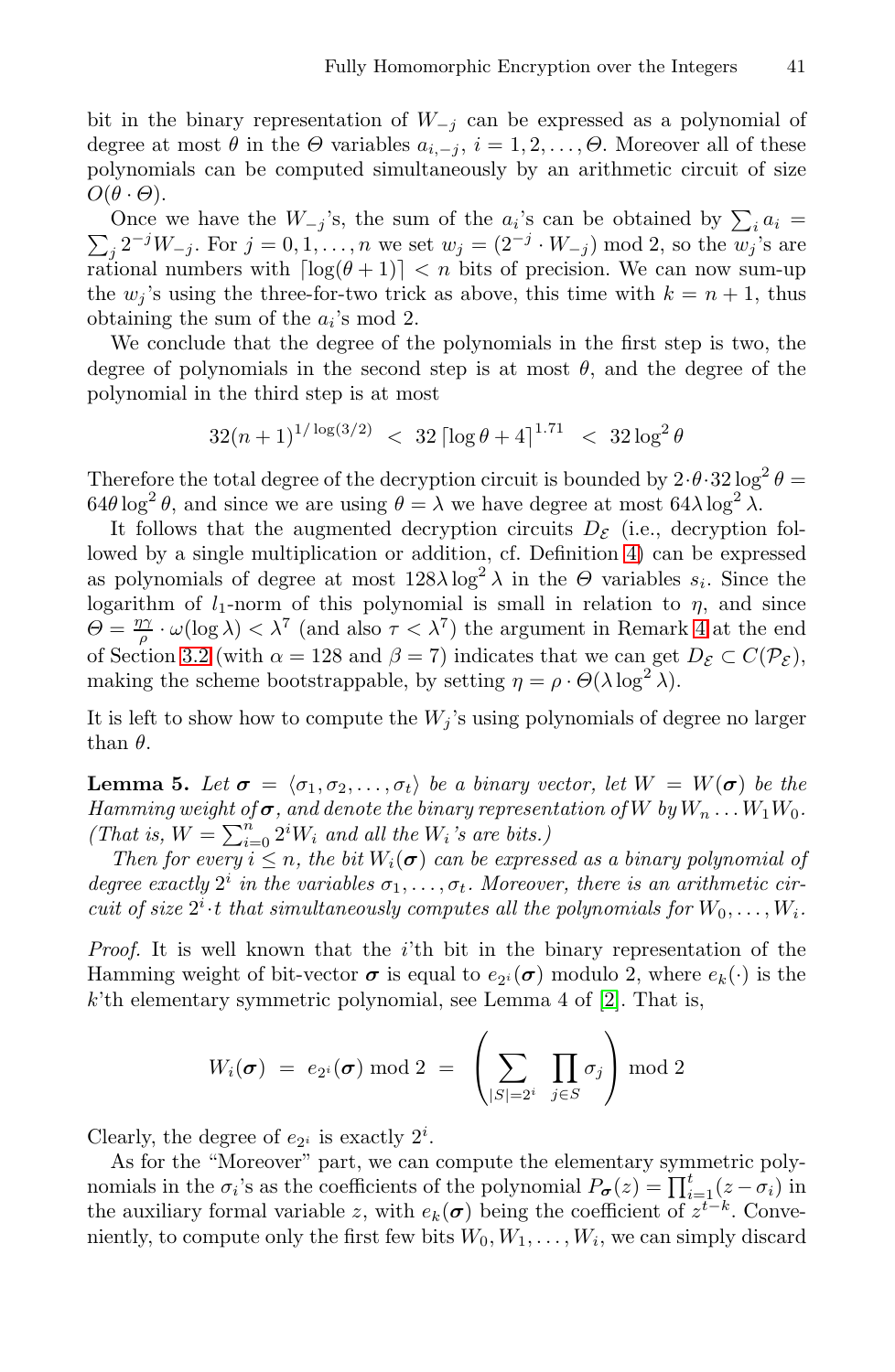the lower-order terms in  $P_{\sigma}(z)$  – i.e., we do not need the coefficients of  $z^{j}$  for  $j < t-2^i$ .

For example, one "dynamic programming" procedure for computing  $W_0, W_1$ ,  $\dots$ ,  $W_i$  (which can be trivially made into a circuit) would go as follows:

Input: bits  $\sigma_1, \ldots, \sigma_t$ 

- 0. Initialization: Set  $P_{0,0} \leftarrow 1$  and  $P_{j,0} \leftarrow 0$  for  $j = 1, 2, 3, \ldots, 2^i$
- //  $P_{j,k}$  is the j'th symmetric polynomial in  $\sigma_1 \dots \sigma_k$
- 1. For  $k = 1, 2, \ldots, t$  // incorporate  $\sigma_k$
- 2. F[o](#page-5-3)r  $j = 2^i$  down to 1, set  $P_{j,k} \leftarrow \sigma_k \times P_{j-1,k-1} + P_{j,k-1}$
- 3. Output  $P_{1,t}, P_{2,t}, P_{4,t}, \ldots, P_{2^i,t}$

We can do a little better by using fast Fourier transform multiplication of polynomials. Using this technique, we can compute the entire polynomial  $P_{\sigma}(z)$  with complexity  $t \cdot \text{polylog}(t)$ .

*Remark 6.* Note that our first circuit imple[me](#page-19-14)ntation of the procedure from above is no[t "s](#page-19-15)hallow". Nonetheless, since it computes only "low degree polynomials" (i.e., up to degree  $2^i$ ), then by Lemma 3 it is a permitted circuit.

## **6.3 Security of the Squashed Sc[he](#page-18-2)me**

Putting the hint *y* in the public key induces another computational assumption, related to the sparse subset sum problem (SSSP) used by Gentry [5], and studied previously (sometimes under the name "low-weight" knapsack) in the context of server-aided cryptography [16] and in connection to the Chor-Rivest cryptosystem [18]. We can easily avoid known attacks on the problem by choosing  $\theta$ large enough to avoid brute-force attacks (and improvements using time-space trade-offs) and choosing  $\Theta$  to be larger than  $\omega(\log \lambda)$  times the bit-length of the rational numbers in the public key (which have length  $\kappa$ ).<sup>7</sup>

# <span id="page-18-0"></span>**7 Conclusion and Open Problems**

<span id="page-18-1"></span>We described a fully homomorphic encryption scheme that uses only simple integer arithmetic. The primary open problem is to improve the efficiency of the scheme, to the extent that it is possible while preserving the hardness of the approximate-gcd problem.

## <span id="page-18-2"></span>**References**

- 1. Alexi, W., Chor, B., Goldreich, O., Schnorr, C.-P.: Rsa and rabin functions: Certain parts are as hard as the whole. SIAM J. Comput. 17(2), 194–209 (1988)
- 2. Boyar, J., Peralta, R., Pochuev, D.: On the multiplicative complexity of boolean functions over the basis  $(\wedge, \oplus, 1)$ . Theor. Comput. Sci. 235(1), 43–57 (2000)

<sup>7</sup> Note that the SSSP instance and the approximate-GCD instance share the same integer  $p$ , but this is not a problem since SSSP is considered hard even if the attacker knows p.